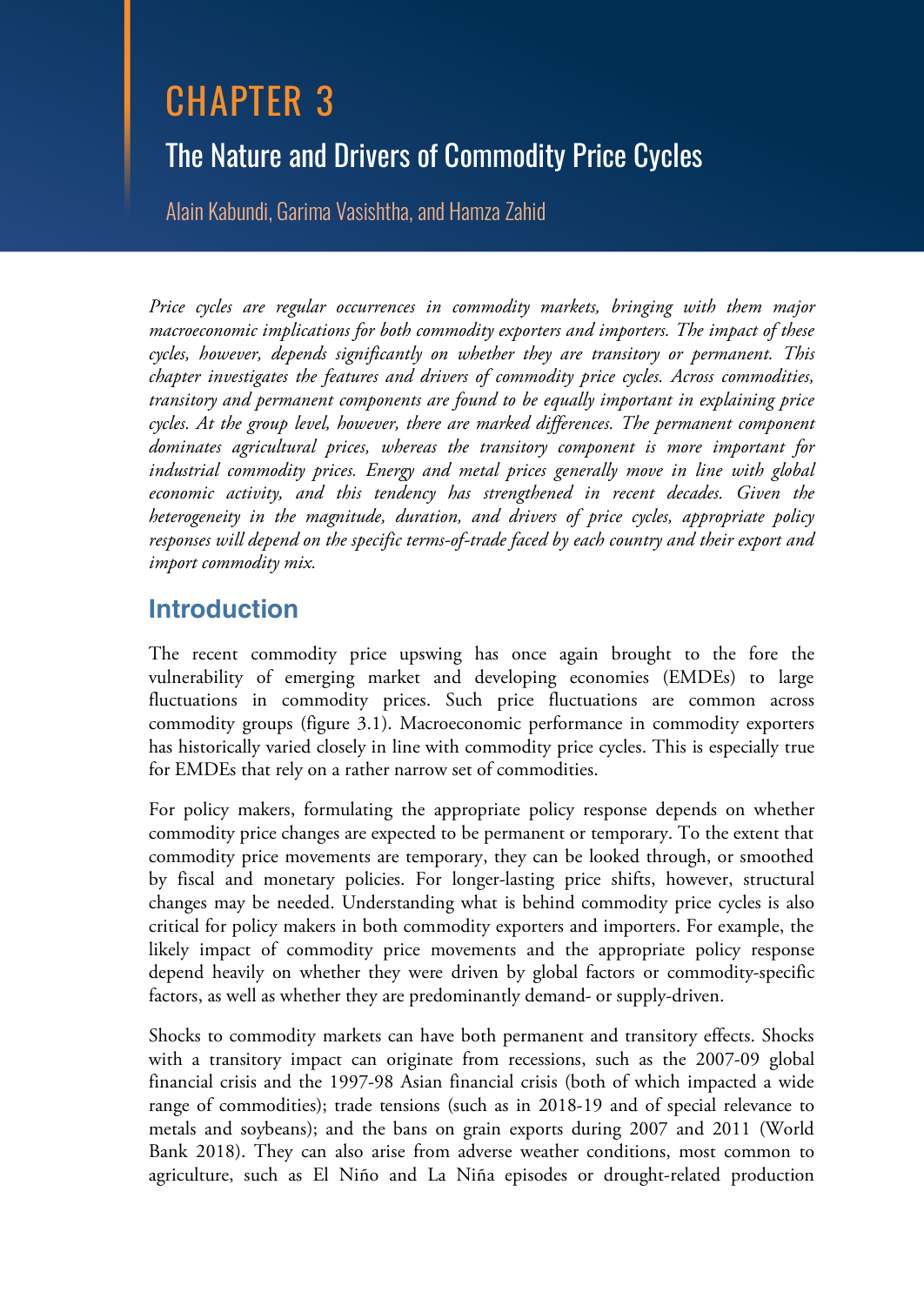#### **FIGURE 3.1 Real commodity price indexes**

*Price shocks and price cycles are regular occurrences in commodity markets. Movements in global commodity prices have often been associated with global business cycles as well as developments specific to commodity markets.* 



#### **A. Energy and metals**

*Source*: World Bank.

*Note*: Indexes have been deflated by the U.S. CPI. Last observation is 2021.

shortfalls (such as for grains in 1995 and coffee in 1975 and 1985). Transitory shocks can also result from accidents (for example, the 2019 Vale accident in Brazil, which disrupted iron ore supplies); conflicts (for example, the first Gulf War, when Iraq/ Kuwait oil production was halted); and terrorist attacks (for example, the attack on Saudi oil facilities in 2019, which halted oil exports temporarily) (World Bank 2019).

Shocks with a permanent impact can arise from technological changes. For example, the emergence of shale technology in the natural gas and oil industries rendered the United States a net energy exporter in 2019 for the first time since 1952 (EIA 2020). The biotechnology shock of the 1990s increased crop productivity by more than 20 percent (Klümper and Qaim 2014). Policy shocks can also have long-lasting impacts on commodity prices. Examples include government efforts to encourage biofuel production, which caused global land use to shift from food to biofuel production (Rulli et al. 2016); interventions in agricultural markets by most OECD countries, which have been shown to exert long-term downward pressures on food prices (Aksoy and Beghin 2004); and OPEC's decisions to manage oil supplies (Kaufmann et al. 2004).

Shocks, especially those related to energy markets, often trigger additional shocks. For example, the COVID-19 oil demand shock, which caused an estimated 10 percent decline in oil consumption during 2020, triggered a policy-driven supply shock of similar magnitude by the OPEC-plus group when it cut oil production by 9.7 mb/d in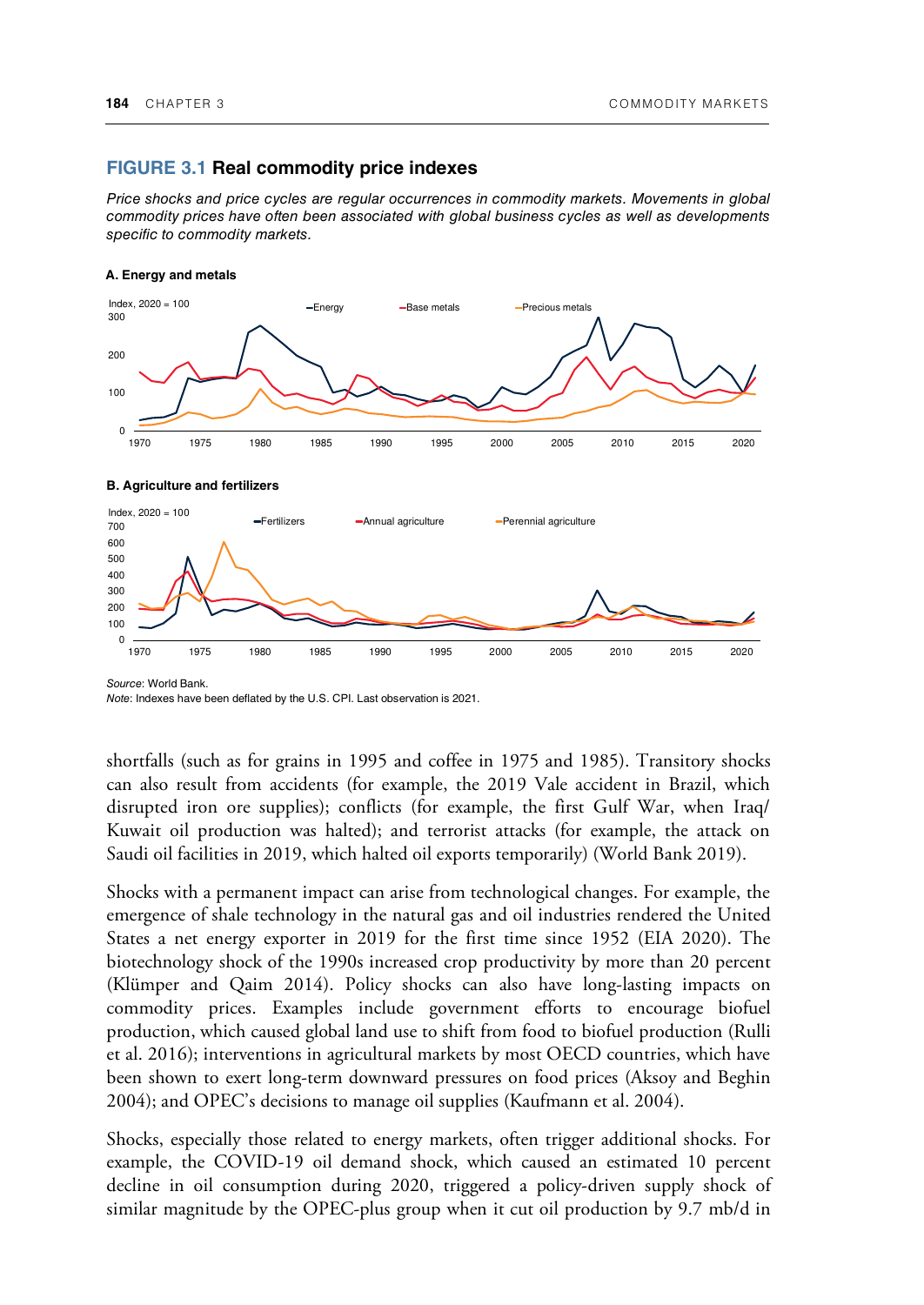April 2020. The oil price increases of the mid-2000s (driven by EMDE demand, OPEC supply cuts, and geopolitical concerns) rendered shale technology profitable, pushed up the costs of food production, and triggered biofuel policies. Following the oil price collapse of 2014, food production costs declined, but production of shale (through innovation and cost reduction) and biofuels (diverted from food commodities) appear to have a permanent character.

Against this backdrop, this chapter investigates the behavior of commodity price cycles, their duration, and their main drivers. Specifically, it answers the following questions:

- How large are the transitory and permanent components of commodity price cycles?
- What have been the main drivers of common cycles in commodity prices?

This chapter adds to the literature in two important ways. First, whereas the existing literature analyzes price movements in the context of either supercycles or cyclicalversus-trend behavior, the analysis in this chapter focuses on business- and medium-term cycles, in line with the macroeconomic literature. Specifically, it separates the transitory component into two parts: (i) the traditional 2-to-8-year cycle, which is associated with economic activity; and (ii) the medium-term cycle with a duration of 8 to 20 years. The first has been studied extensively in the macroeconomic literature and, in the case of commodities, for metals markets, while the second has only recently begun to receive significant attention in the literature.<sup>1</sup>

Second, using a cutting-edge econometric approach, this chapter examines both global and commodity-specific cycles for a large number of commodities as well as their underlying drivers. This contrasts with earlier literature that either focuses on a small set of commodities (examining commodity demand and supply rather than aggregate demand and supply) or simply documents the existence of comovement without identifying the underlying drivers. This chapter also provides an in-depth analysis of price cycles in key commodities since 1970 and compares the rebound in commodity prices after the COVID-19-induced global recession in 2020 with the price recoveries following past recessions and slowdowns.

**Main findings.** This chapter offers three main findings.

First, the permanent component accounts for 47 percent of commodity price variability, on average, across all commodities. The remainder is accounted for by the transitory component: the medium-term and business cycle components account for 33 percent and 17 percent, respectively, while short-term fluctuations account for only 4 percent of commodity price variability. These shares, however, mask heterogeneity. The permanent

<sup>1</sup>For short-term cycles, see Davutyan and Roberts (1994); Labys, Lesourd, and Badillo (1998); and Roberts (2009). For medium-term cycles, see Marañon and Kumral (2019); McGregor, Spinola, and Verspagen (2018); and Ojeda-Joya, Jaulin-Mendez, and Bustos-Pelaez (2019).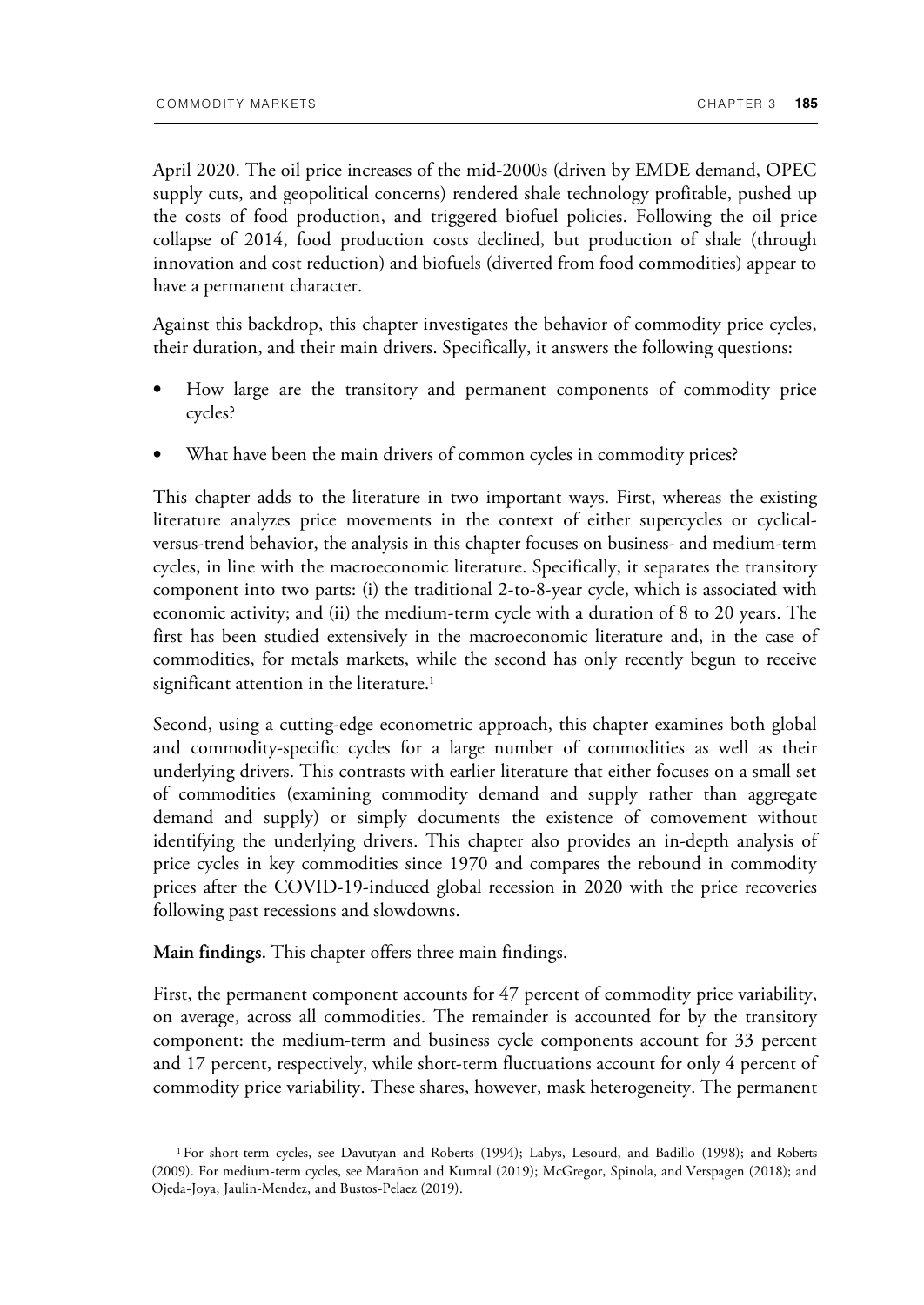component dominates for agricultural commodity prices while the transitory component is more relevant for industrial commodities. This is consistent with studies that find business- and investment-driven cycles more important for industrial commodities (Marañon and Kumral 2019; Roberts 2009).

Second, the analysis identifies three medium-term cycles: the first (from the early 1970s to mid-1980s) and the third (from the early 2000s to 2020 onward) exhibit similar duration and involve all commodities, while the smaller second cycle (spanning the 1990s) is mostly applicable to metals and (less so) agricultural commodities. The permanent component differs across commodities as well, with an upward trend for most industrial commodities and downward trend for agricultural commodities. Commodities subjected to policy interventions exhibit persistent price deviations from their respective linear trends. Non-linearities in the permanent component, which coincide with the two post-World War II supercycles, are dominant in prices of commodities where investment is irreversible such as energy, metals, and tree crops, but not in prices of annual agricultural crops where there is greater flexibility on investment allocation and input use.<sup>2</sup>

Third, the chapter finds that when considering cyclical and shorter-run movements, global macroeconomic shocks have been the main source of commodity price volatility over the past 25 years—particularly for metals. Global demand shocks have accounted for 50 percent of the variance of global commodity prices, and global supply shocks for 20 percent. In contrast, during 1970-96, supply shocks specific to particular commodity markets—such as the 1970s and 1980s oil price shocks—were the main source of variability in global commodity prices. These results suggest that the role played by developments specific to commodity markets in driving commodity price volatility may have diminished over time.

The chapter proceeds as follows. The first section examines the key features of commodity price cycles, including decomposing cycles into their transitory and permanent components. The second section looks at the main drivers of commodity price cycles. Box 3.1 provides an analysis of previous commodity price cycles for six major commodities: crude oil, coal, aluminum, copper, maize, and coffee. Box 3.2 estimates the comovement between commodity prices and compares the COVID-19 driven fall and recovery in commodity prices with previous recessions.

## **Explaining commodity price variability: Transitory versus permanent components<sup>3</sup>**

**Data and methodology**: To decompose commodity price movements into transitory and permanent components, a novel frequency domain approach is used that has thus

<sup>2</sup>Annual agricultural commodities, often termed crop commodities, are produced on an annual basis, and as such, land (and other factors of production) can change each crop year, depending on demand and supply conditions. They include cotton, maize, rice, soybeans, and wheat.

<sup>&</sup>lt;sup>3</sup> This section draws heavily on World Bank (2020a).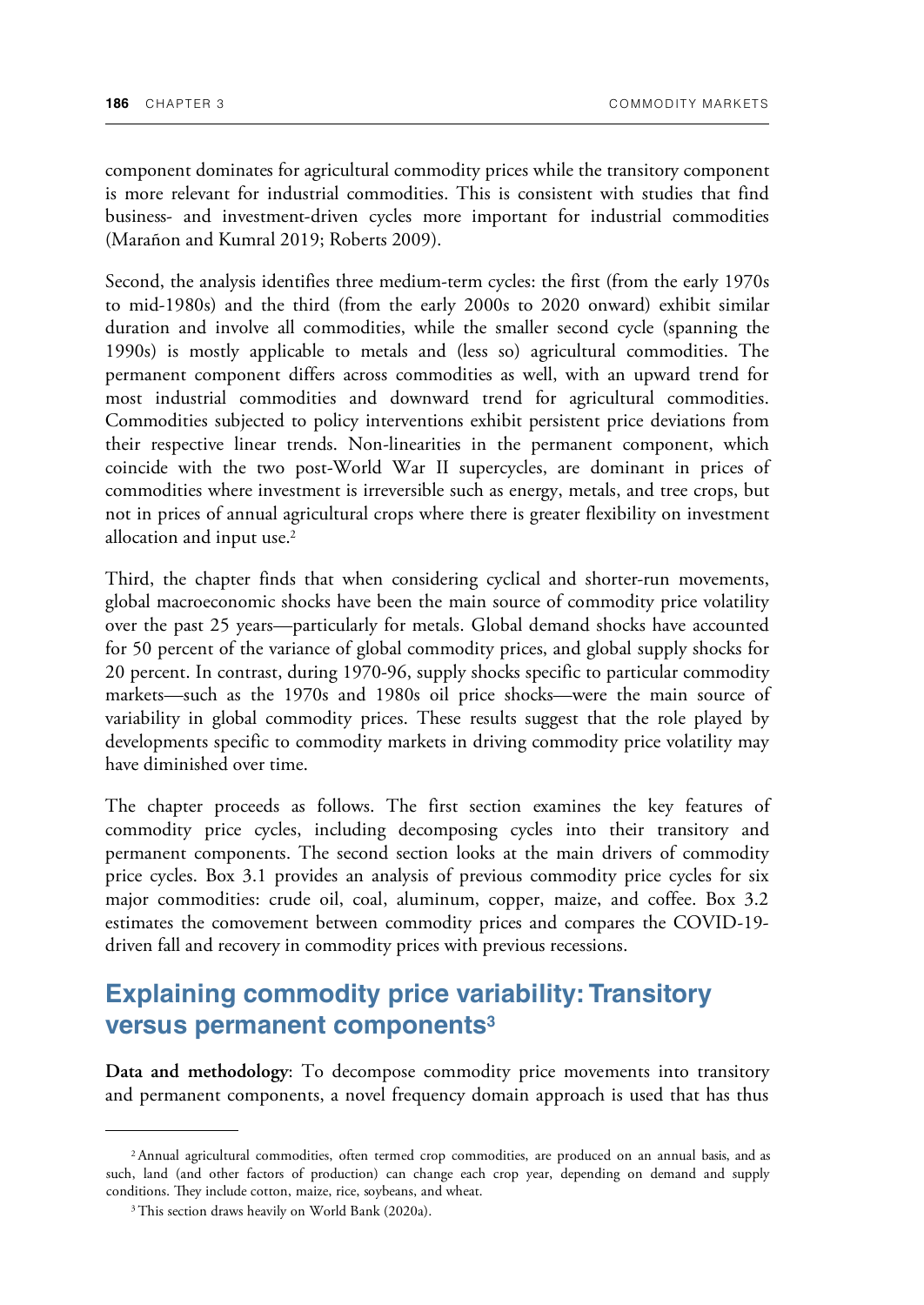#### **BOX 3.1 Evolution of commodity cycles**

*Since 1970, slumps in the prices of industrial commodities have been associated mainly with declines in global economic growth, geopolitical events affecting supply, and the*  emergence of new producers. In contrast, slumps in the prices of agricultural *commodities have been associated mostly with commodity-specific supply and policy shocks and less so with aggregate demand shocks. +is box summarizes how various shocks affected the prices of two energy commodities (oil and coal), two base metals (aluminum and copper), and two agricultural commodities (coffee and maize).* 

#### **Introduction**

To illustrate commodity price cycles, six major commodities are examined in detail—coal, crude oil, aluminum, copper, coffee, and maize. These commodities are the most traded in their respective commodity groups. Price booms and slumps are identified for each commodity using standard techniques to date business cycles (World Bank 2022).ª A boom for each commodity is defined as a trough-to-peak rise in commodity prices and a slump as a peak-to-trough decline. Price troughs and their causes are the focus of this box.

#### **Coal**

Coal prices have gone through eight troughs since 1970. The troughs can mainly be attributed to global recessions and slowdowns, policy-driven changes in China's growth model, and the emergence of new producers.

**Global recessions.** The global financial crisis of 2007-09 and the resulting global recession led to a sharp fall in coal prices. Prices bounced back rapidly in 2010-11 as the global economy recovered, with China driving the increase in demand. In 2020, the COVID-19 pandemic and the associated global recession caused a drop in demand for coal, with its price falling by nearly 30 percent between January and August. While demand subsequently rebounded in 2021 alongside the economic recovery, production was slower to recover, with weather events, including flooding in China and Indonesia, causing disruptions (World Bank 2021).

**Policy-driven changes in China's growth model.** The coal market changed significantly in the 2000s as rapid economic growth in China led to a surge in demand for coal, both for power generation and for metallurgical uses. To meet the surging demand, China rapidly increased its domestic production as well as its imports of coal. These developments slowed and went into reverse in the 2010s, as China's growth moderated and government policy shifted from a focus on

a. Specifically, the procedure applied is a widely used algorithm for dating business cycles, and largely follows Harding and Pagan (2002) and Cashin, McDermott, and Scott (2002).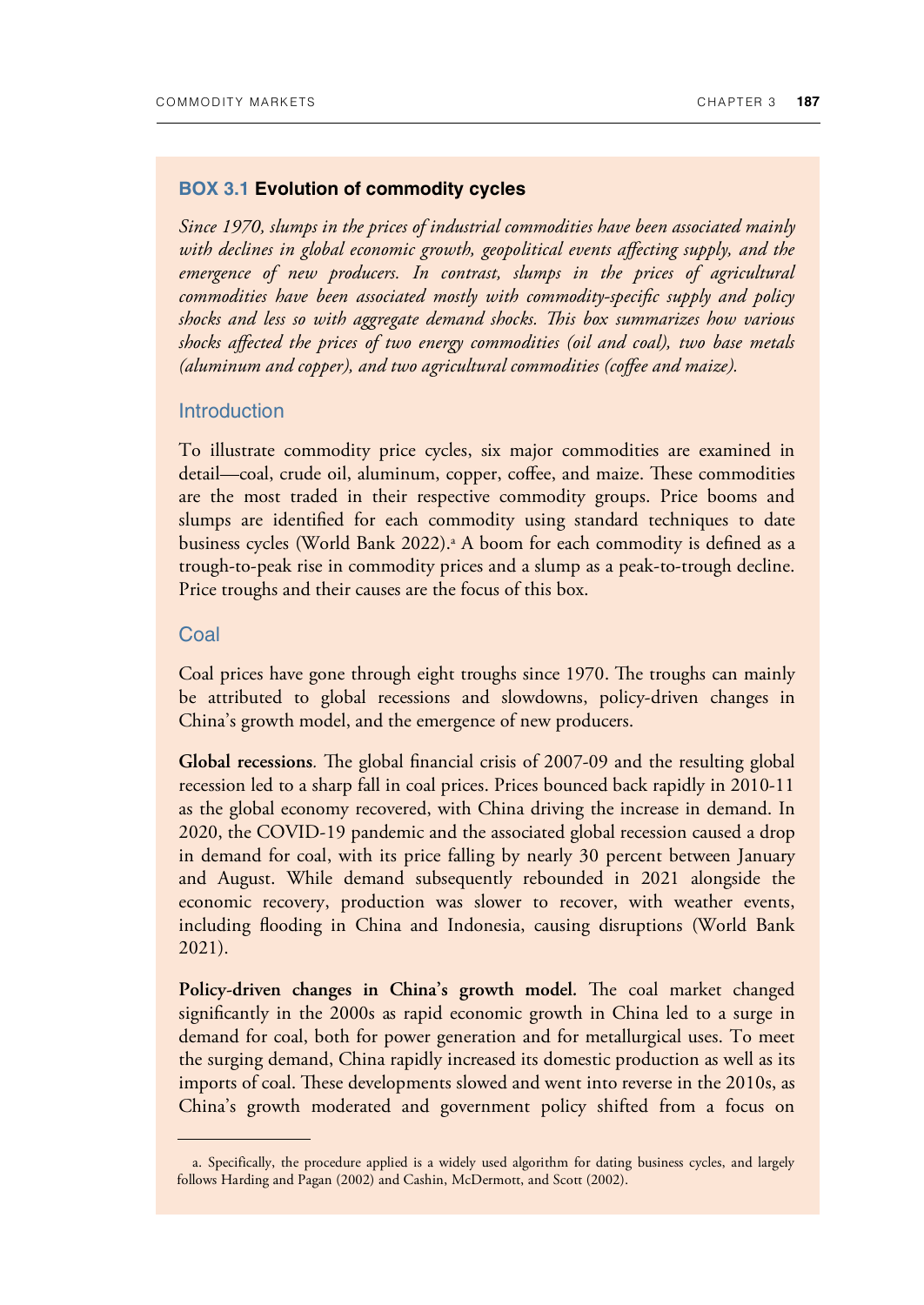investment and manufacturing toward less energy-intensive consumption and services. This contributed to a steady decline in prices from 2011-15, with prices reaching a trough by end-2015.

**Emergence of new producers.** After increasing steadily through the 1970s, real coal prices declined through much of the 1980s and 1990s. The fall in prices through the 1980s in part reflected the emergence of additional coal producers, particularly China and Indonesia. By the 1990s, China had overtaken the United States as the world's largest coal producer, and by 2020, China accounted for about 50 percent of global coal production.

#### Crude oil

Oil prices (represented by the unweighted average of Brent, Dubai, and West Texas Intermediate prices, in real terms) have experienced eleven troughs since 1970 (figure B3.1.1). The troughs were associated primarily with global recessions and Organization of the Petroleum Exporting Countries (OPEC)'s decisions/ agreements.

**Global recessions.** Four of the identified troughs (1975, 1998, 2001, 2020) in oil prices were associated with global recessions or slowdowns. The global recession and oil price slump of 1975 followed the shock to world oil prices from the OPEC price hike and the Arab oil embargo initiated in October 1973 (chapter 1). The sharp decline in oil prices in 1998 was associated mostly with weakening global demand stemming partly from the 1997-98 Asian financial crisis, although continued expansion of OPEC production until mid-1998 may have been another contributing factor (Fattouh 2007). The trough in oil prices in 2001 was triggered by weakening global growth following the bursting of the dot.com bubble, exacerbated by the disruptions and uncertainty set off by the September 11 terrorist attacks in the United States (Baffes et al. 2015; World Bank 2015a). The most recent trough, in April 2020, followed the steepest price collapse on record. Global oil demand dropped due to the deepest global recession since World War II as well as widespread COVID-19-related restrictions on transport and travel, which account for about two-thirds of global oil demand (Kabundi and Ohnsorge 2020; Wheeler et al. 2020).

**OPEC** decisions/agreements. The oil price slump in 1986 can mostly be attributed to changing supply conditions as OPEC reverted to a production target of 30 million barrels per day after cutting production significantly in the early 1980s (Baffes et al. 2015; World Bank 2015a). Real oil prices dropped by almost 60 percent from January to July 1986, followed by a two-decade-long period of low oil prices. Likewise, the slide in oil prices after 2014 was triggered by a change in OPEC's policy objective, from price targeting to preserving market share.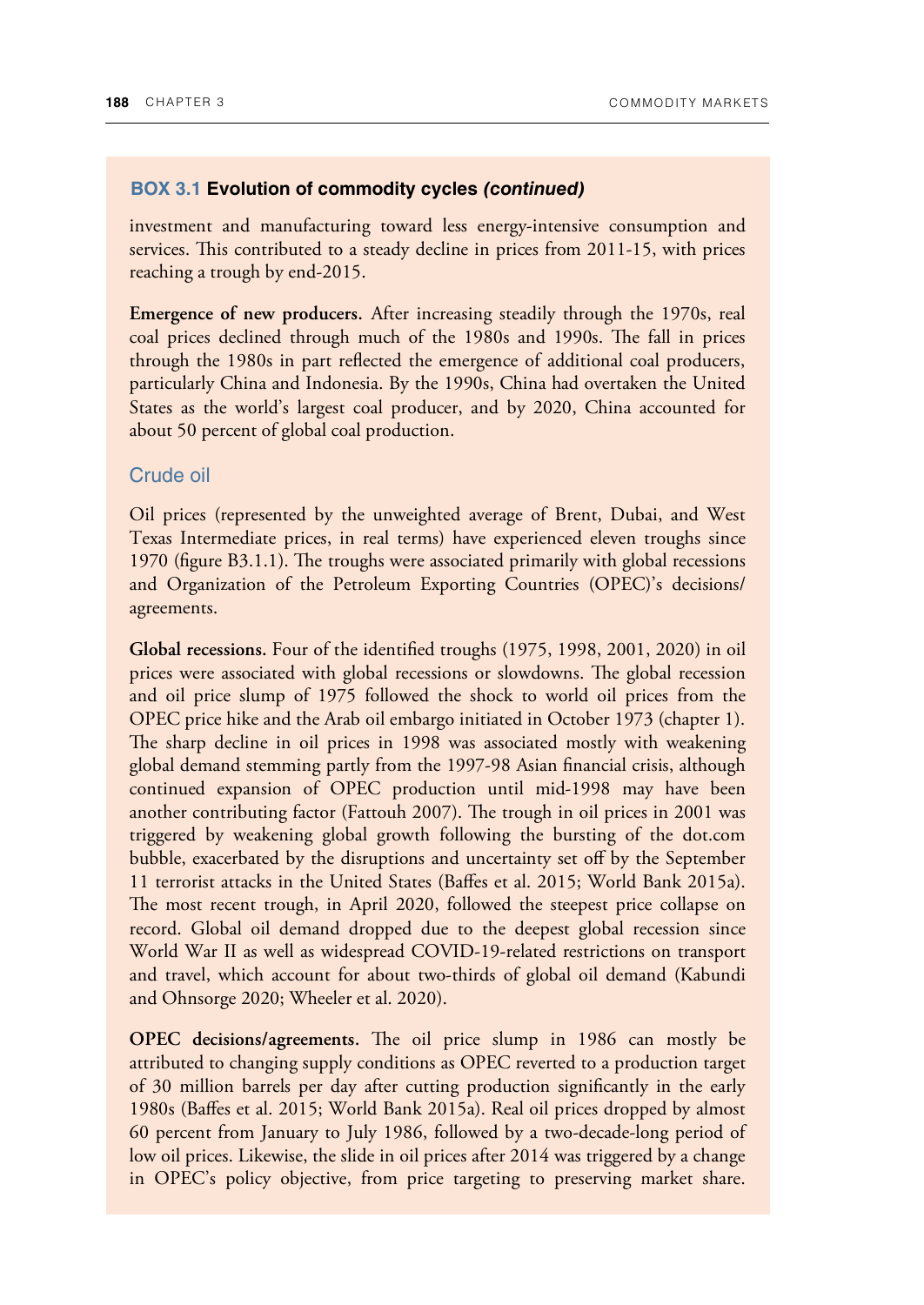#### **FIGURE B3.1.1 Commodity prices and global recessions**

*Price troughs are common among major commodities. Crude oil prices have experienced 11 troughs since 1970, aluminum 10, and coal and copper each experienced 8. These troughs have typically been associated with global recessions, although several commodity-specific factors have also played a role. Maize prices experienced 9 troughs and coffee 10. The latter is somewhat less correlated with global recessions, with price swings more closely tied to policy and supply factors.* 









1995 2000 2005

 $9.0$ 

Log price<br>10.0 9.5





Log price<br>3.5  $3.0$ 

 $2.5$ 

 $2.0$  $1.5$ 

 $1.0$ 

 $0.5$  $0.0$ 

1970 1975 1980 1985 **990** 



*Sources*: Federal Reserve Economic Data (St Louis Fed); World Bank. *Note*: Real price of commodities in logs. Shaded areas indicate global recessions as in Kose, Sugawara, and

Terrones (2020) and the global recession of 2020. Data from January 1970 to October 2021.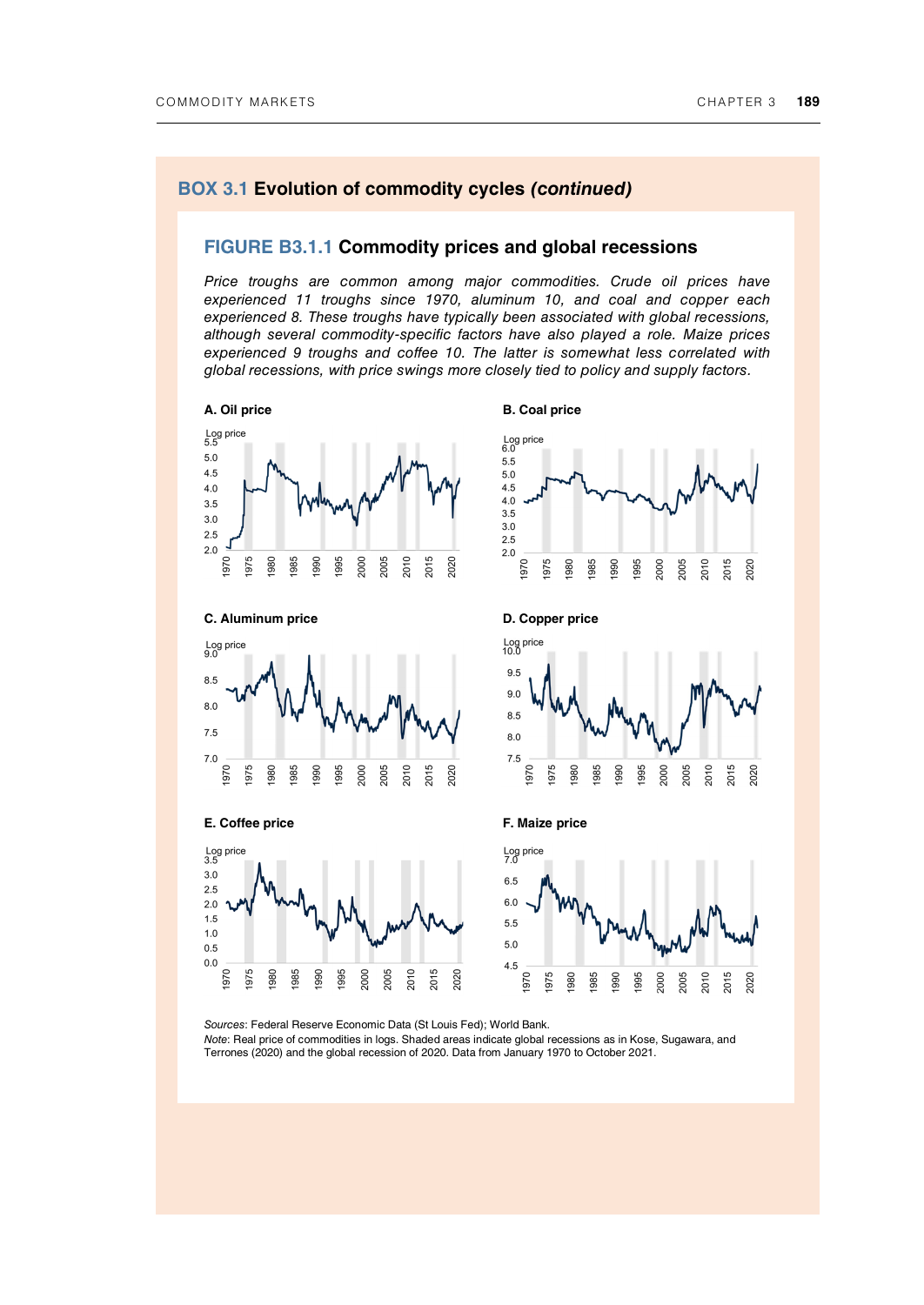Muted demand and rising oil supply from non-OPEC producers, including U.S. shale oil, Canadian oil sands, and biofuels also contributed to the decline in prices at this time.

**Geopolitical events.** Major spikes in oil prices have been associated with geopolitical events affecting supply. For instance, during the 1973 Yom-Kippur War, OPEC members cut production, and Arab suppliers imposed an oil embargo against Canada, Japan, the Netherlands, the United Kingdom, and the United States. Average real oil prices in 1974 were more than four times their 1973 level. Subsequent disruptions in oil supplies following the war between Iraq and the Islamic Republic of Iran, and the Iranian revolution caused oil prices to more than double in 1979.

#### Aluminum

Aluminum prices saw ten troughs since 1970. Price cycles for major industrial metals like aluminum, copper, lead, and zinc generally follow global economic cycles since their demand is closely related to global economic activity, particularly industrial production (chapter 2). These metals are used in a wide range of applications, with changes in usage and related demand occurring only slowly over time. The troughs in real aluminum prices have also been associated with the emergence of new producers and consumers.

Global recessions. Three of the identified troughs in aluminum prices (1982, 2009, 2020) were associated with global recessions. In addition, the global slowdown associated with the 1997-98 Asian financial crisis was accompanied by a sharp decline in aluminum prices. The most recent trough, in April 2020, was associated with the pandemic-related recession, with real aluminum prices falling to their lowest level in over half a century. Prices have since rebounded with the global economic recovery.

**Emergence of new producers***.* In the early 1970s, aluminum production was highly concentrated in a few countries, notably the United States, the former Soviet Union, and Japan. Since then, major shifts have occurred in the geographic location of production with the arrival of new private producers and conglomerates of state-owned enterprises. The collapse in prices in the early 1990s was caused by the breakup of the Soviet Union: countries that had been members of the bloc began participating in the global aluminum market, which resulted in a large increase in supply, especially from the Russian Federation. At the same time, demand for aluminum in these economies declined, adding additional downward pressure. In the 2000s, China emerged as the world's largest aluminum producer, accounting for more than half of global production by 2020 compared to just 1 percent in 1970.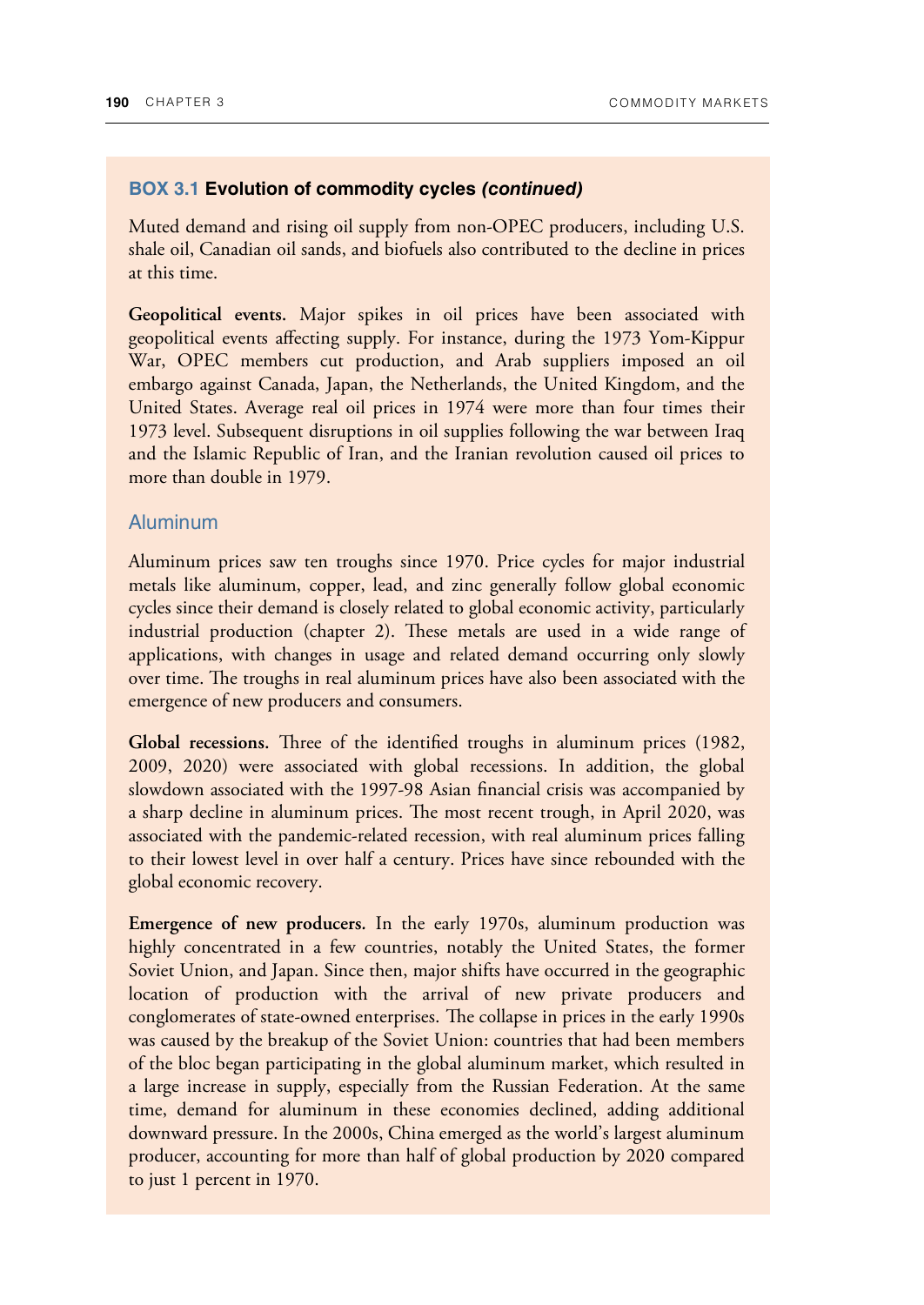**Emergence of new sources of demand***.* Since 2000, the intensity of aluminum use in global GDP has risen, reflecting strong demand from EMDEs, especially China. Between 2000 and 2010, China's consumption of aluminum as a share of global consumption increased threefold. Aluminum consumption has also been driven by its increasing use as a substitute for other metals such as copper in power transmission and steel in the manufacture of automobiles.

#### **Copper**

Copper prices experienced eight troughs since 1970. The troughs have been associated with global recessions or slowdowns, technological innovations, shifts in demand away from copper to other materials for some uses, and the emergence of new producers. Additionally, U.S.-China trade tensions contributed to a steep decline in prices in the second half of 2018.

**Global recessions.** The price troughs of 1999 and 2001 stemmed, respectively, from the global recession associated with the Asian financial crisis and the global slowdown of 2001. Similarly, copper prices fell sharply during (and in some cases after) the global recessions of 1982, 1992, and 2020.

**Technological innovations.** During the 1980s and 1990s, technological innovations reduced costs of copper production. An important breakthrough was the development of the solvent extraction and electrowinning technology, which extracted copper through dissolution and subsequent electrolysis instead of mining. By 1995, this process accounted for 27 percent of U.S. primary copper output, up from 6 percent in 1980 (Radetzki 2009).

**Shifting demand.** Over the past half century, copper demand has been dampened by substitutions toward aluminum, plastics, and glass fiber. Aluminum has been the predominant substitute, gaining substantial market share and suppressing copper's relative price (Radetzki 2009).

**Emergence of new producers***.* After a decade of largely stagnant mine production, the discovery of new supply sources and new technologies that reduced processing costs played an important role in driving down copper prices from 2011 to 2015. During this period mine supply grew strongly, particularly in the Democratic Republic of Congo, Kazakhstan, Peru, and Zambia.

#### **Coffee**

There have been ten troughs for coffee (Arabica) prices since 1970. The troughs were associated mostly with weather-related supply shocks and the emergence of new producers. In contrast to the industrial commodities, the troughs had little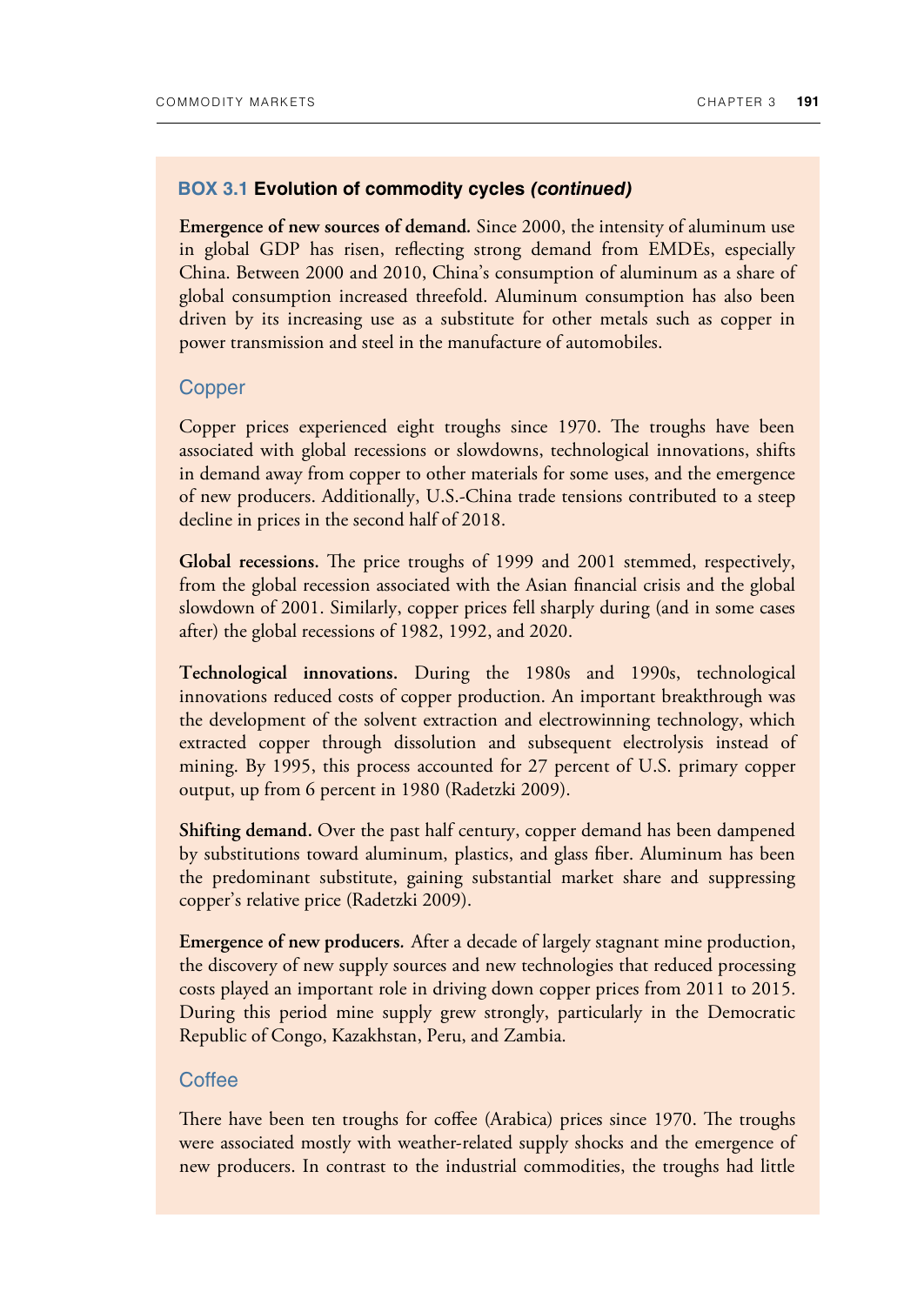correlation with global recessions. The pre-pandemic trough in 2019 was largely caused by overproduction in Brazil, the world's largest coffee producer.

**Weather.** Following historically low levels in the early 1970s, real coffee (Arabica) prices tripled during 1975-77 and reached a record high in April 1977, following a major frost in Brazil (Akiyama and Varangis 1990). As supplies recovered and producing countries failed to extend the International Coffee Agreement, real coffee prices declined, reaching a trough in late 1992. The agreement operated an export-quota system, which was first implemented in 1963, and continued intermittently until 1989. In 2016, the end of a drought supported the coffee harvest in Brazil and resulted in a trough in coffee prices. More recently, a drought hit Brazil in 2021, which once again pushed coffee prices sharply higher (World Bank 2021).

**New producer.** When adverse weather events in 1994 (frost in Brazil) and 1997 (El Niño in Peru) led to a spike in coffee prices, a new entrant was drawn to the coffee market—Vietnam. Vietnam's emergence as a major Robusta coffee producer not only pushed prices lower, but it also altered the landscape of the global coffee market for the long term: the country now accounts for nearly 20 percent of global coffee supplies, up from less than 0.1 percent in 1980.

#### **Maize**

Maize prices have had nine troughs since 1970. These were associated mostly with commodity-specific supply and policy shocks and less so with aggregate demand shocks, although at times prices were affected by multiple shocks.

**Global recessions**. Two troughs occurred around global recessions. In both instances, supply side factors also played a major role. After peaking in 1974, maize prices trended downward for several years, reaching a trough in late 1977. During the 2000s, maize prices followed a pattern similar to other commodity prices: sharp increases during the 2000s leading to a mid-2008 peak, followed by a sharp decline during the global financial crisis.

**Technology and policy shocks**. Maize prices saw a prolonged downward trend between 1974-1987, due to a combination of productivity improvements, falling energy prices, and policy measures (mainly domestic support and export subsidies by OECD countries). The diversion of maize to the production of biofuels was a key reason behind the price boom in the 2000s (Tyner 2008). The U.S. Energy Policy Act of 2005 mandated strict biofuel requirements in the fuel energy mix, which meant as much as one-third of U.S. maize supplies were diverted to the production of biofuels. However, the mandate made the price of maize more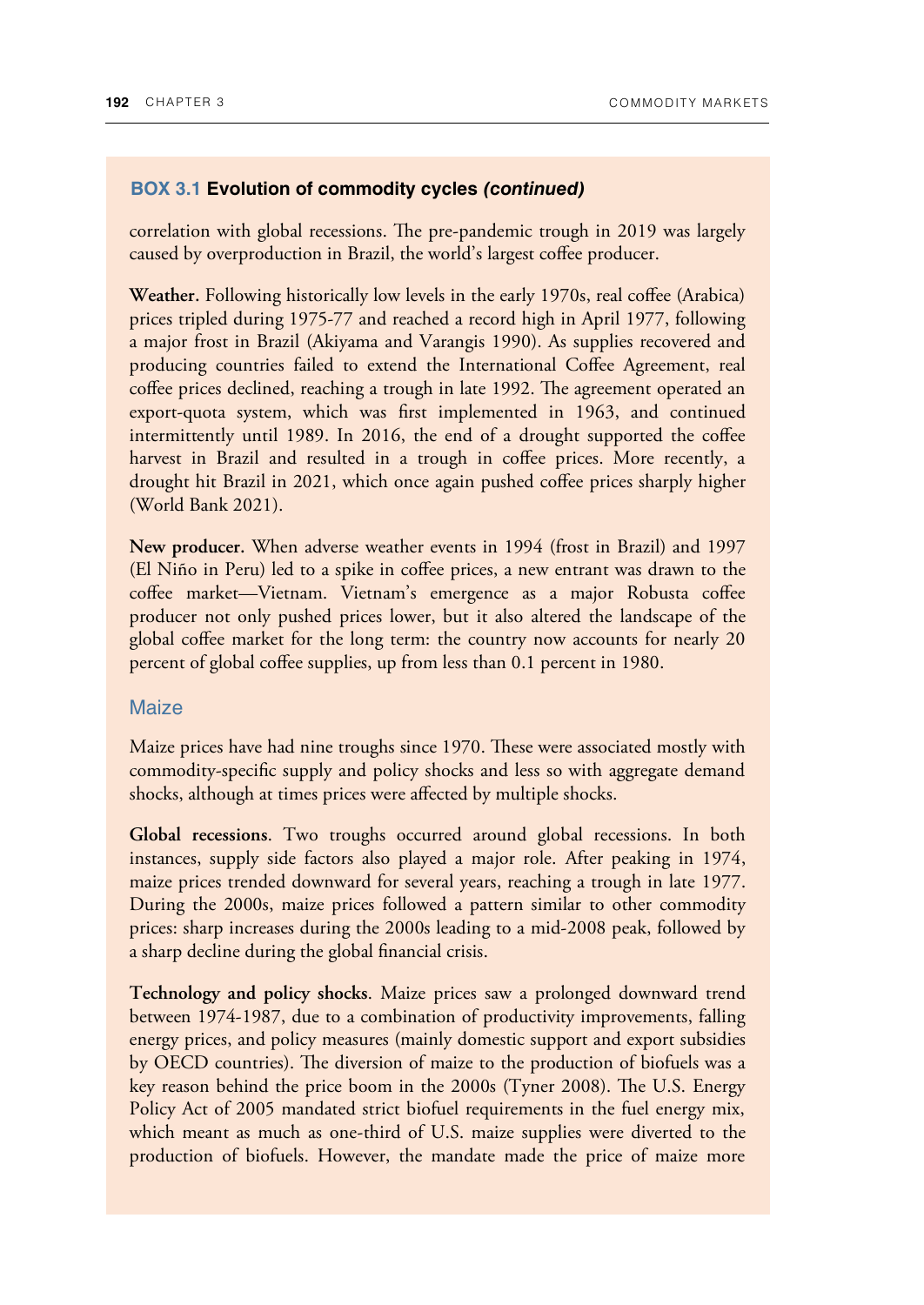closely linked with that of crude oil, and the sharp fall in crude oil prices from 2014 consequently spilled over to maize prices.

**Weather shocks.** A drought contributed to a price boom during the mid-1990s, with prices peaking in June 1996. This was exacerbated by reduced harvests during the transition of the former Soviet Union and policy changes in the European Union (McCalla 1999). As inventories were replenished, prices began falling again, with prices reaching a trough in August 2000 (exacerbated by the Asian financial crisis). In 2012, the United States experienced its worst drought since 1950, sharply reducing U.S. maize production and contributing to U.S. corn export prices rising to their highest level since the 1980s (Adonizio, Kook, and Royales 2012; World Bank 2013). However, as weather conditions eased, the United States saw a bumper crop in 2013, triggering a sharp fall in prices and a prolonged period of low and stable prices.

**New producers.** In contrast to other commodities, production of maize has been dominated by a single producer since the 1970s—the United States. The U.S. accounted for between 30-40 percent of global production over this period, and its output continues to grow steadily due to productivity improvements. However, other major producers have emerged. China's production tripled between 1970-90, increasing its share of global output from 12 to 20 percent. Between 2000-2020, Brazil and Argentina saw increases in their share of global production, from 7 to 9 percent and 3 to 5 percent, respectively.

far mostly been applied to business cycles (Corbae and Ouliaris 2006; Corbae, Ouliaris, and Phillips 2002). The analysis rests on monthly data for 27 commodity price series over the period 1970-2019. It includes 3 energy prices, 6 base metal and 3 precious metal prices, 11 agricultural commodity prices (separated into annual and perennial crops), and 4 fertilizer prices (annex 3A).<sup>4</sup>

The transitory component consists of three components—short-term fluctuations (that unwind in less than 2 years); traditional business cycles with a frequency of 2-8 years, which are typically associated with economic activity (Burns and Mitchell 1946); and

<sup>&</sup>lt;sup>4</sup>The commodity prices analyzed in this chapter were selected by excluding commodities that are close substitutes (for example, selecting only one edible oil), that are no longer economically important (for example, hides and skins), or their prices are not determined at an exchange (for example, bananas). A few studies that have used both individual commodity price series and indexes used data obtained directly from the International Monetary Fund or World Bank commodity price databases without applying selection criteria (for example, Erten and Ocampo 2013; Jacks 2019; and Ojeda-Joya, Jaulin-Mendez, and Bustos-Pelaez 2019).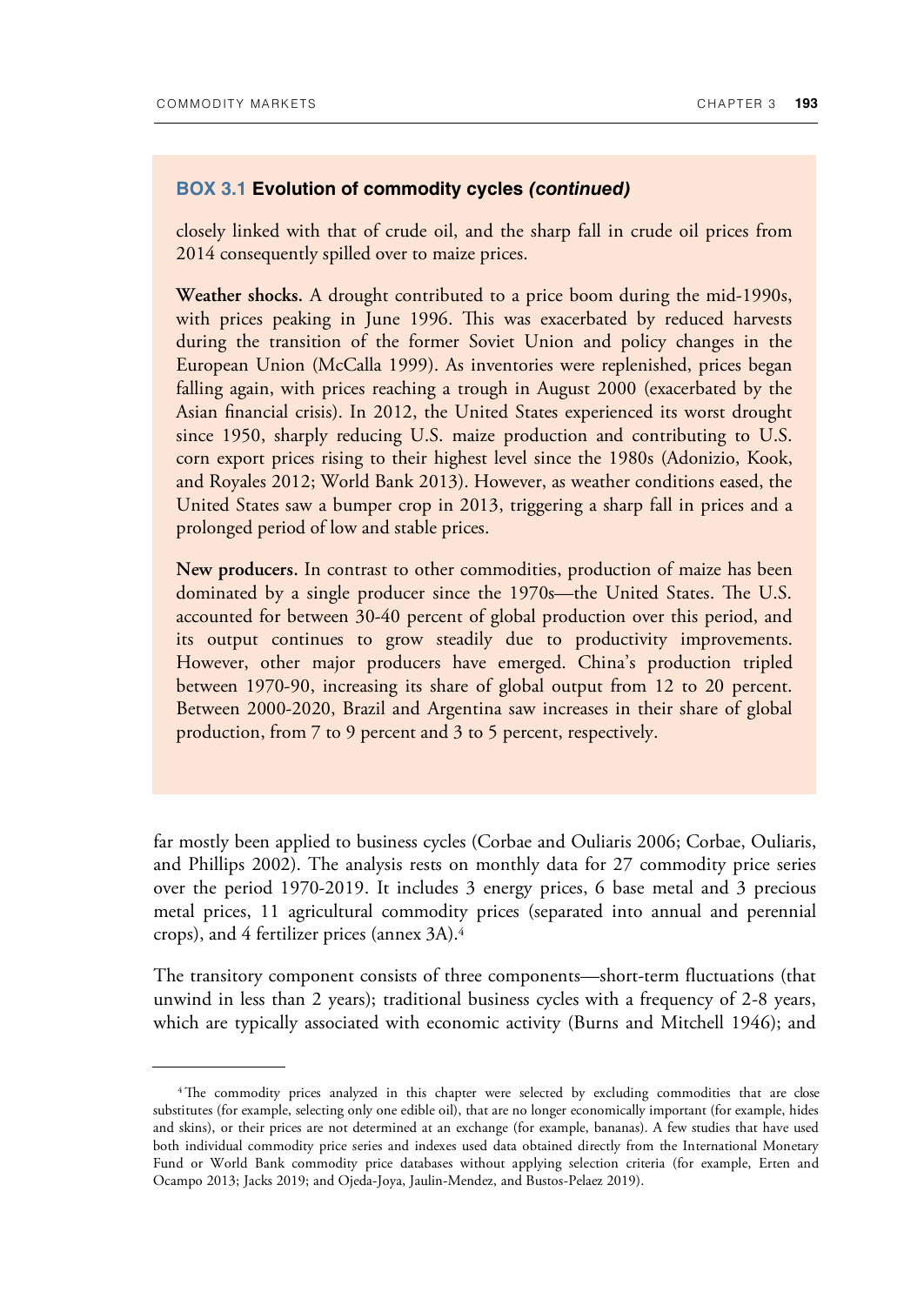medium-term cycles with periodicity of 8-20 years, which are often associated with long-term investment trends (Slade 1982). The permanent component captures movements with periodicity of more than 20 years—consistent with supercycles (Cuddington and Jerrett 2008).

**The permanent and transitory components account for roughly equal shares**. On average across commodities, the permanent component accounted for 47 percent of price variability. Of the remainder (that is, the transitory component), medium-term cycles accounted for 32 percent of price variability and business cycles for 17 percent. Only a small portion (4 percent) of the price variability is due to the short-term component that is unwound in less than two years. The large role of the permanent component is in line with the findings of research on commodity price supercycles (Erten and Ocampo 2013; Fernández, Schmitt-Grohé, and Uribe 2020). Furthermore, the predominance of the medium-term cycle in the transitory component is in line with recent research that finds a greater role of medium-term cycles than shorter business cycles in output fluctuations or domestic financial cycles (Aldasoro et al. 2020; Cao and L'Huillier 2018).

**These averages mask heterogeneity across commodities**. The transitory components were more relevant to the variation in prices of industrial commodities, while the permanent component mattered most for agricultural commodity price movements (figure 3.2). For agricultural commodities, the permanent component accounted for two-thirds of price variability, for metals (including base and precious) it accounted for about 45 percent, while for energy it accounted for less than 30 percent. Precious metals exhibited the largest heterogeneity as a group, with gold prices seeing a larger share accounted for by the permanent component, silver having an equal share accounted for by permanent and transitory components, and platinum exhibiting one of the highest shares of medium-term cyclicality.

**The composition of the transitory component differed across commodities.** The medium-term component accounted for 55 and 27 percent of price variability in energy and metals, respectively, and only 14 percent for agriculture. In contrast, business cycles accounted for 24 percent of price variability for metals. This greater contribution of the business cycle to metal commodity price fluctuations is in line with the strong response of metal consumption to economic activity (chapter 2; Baffes, Kabundi, and Nagle 2022). Indeed, metal prices, especially copper, are often considered leading indicators of global economic activity (Bernanke 2016; Hamilton 2015). Some of the commodities that had the highest contribution of the transitory component to price variability are used mainly in the transport sector. For example, nearly two-thirds of crude oil is used for transportation, three-quarters of natural rubber goes to tire manufacturing, and half of platinum is used to produce catalytic converters (World Bank 2020b).

#### How have the transitory and permanent components evolved?

**Almost all commodities have undergone three medium-term cycles since 1970** (figure 3.3**).** The first medium-term cycle, which involved all commodities, began in the early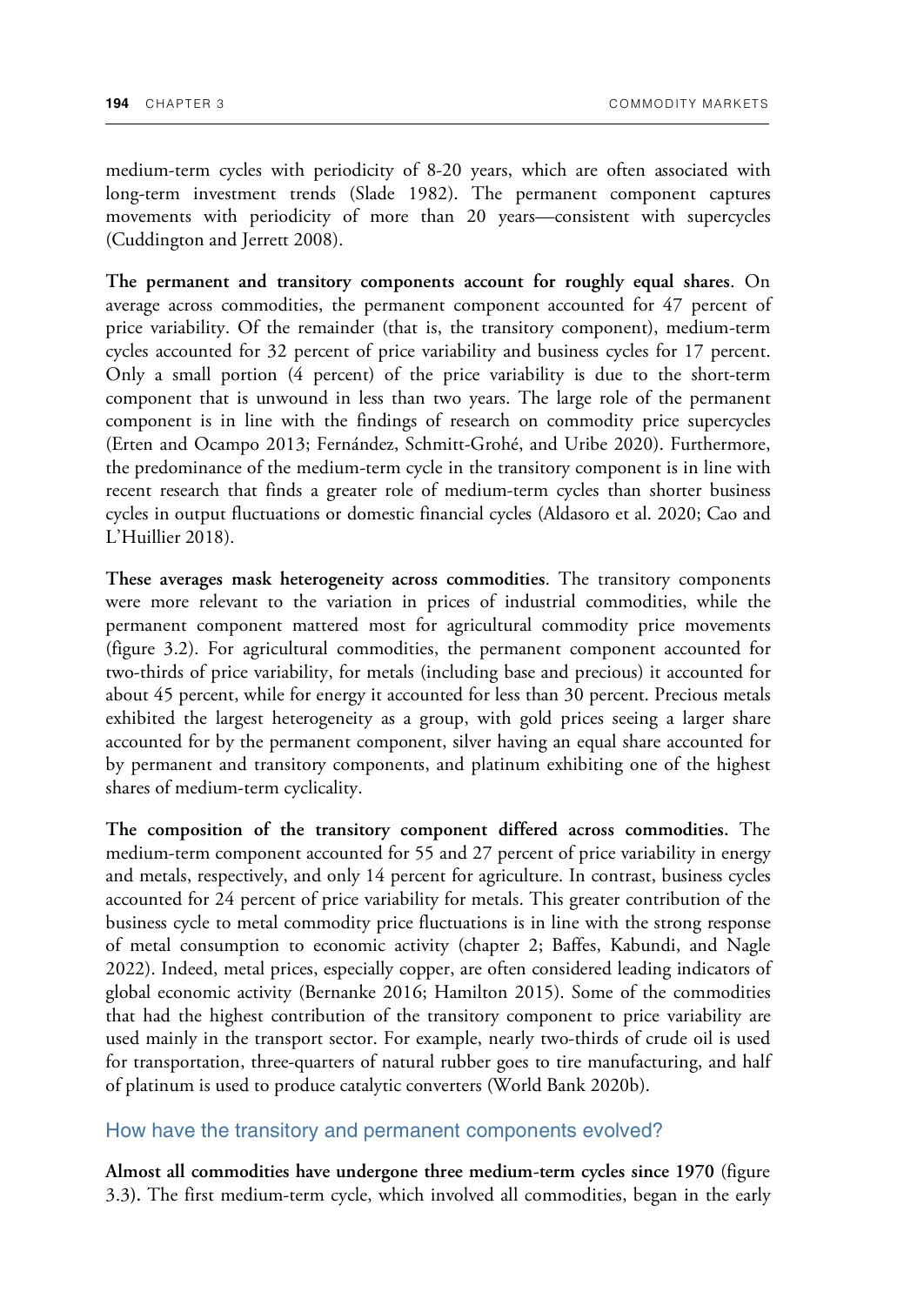#### **FIGURE 3.2 Commodity price decomposition**

*Across commodities, transitory and permanent shocks are found to be equally important in*  explaining commodity price cycles. At a group level, however, there is a marked difference. *Agricultural prices are dominated by permanent shocks while industrial commodities are influenced mostly by transitory shocks.* 

#### **A. Contribution of shocks, 1970-2019**







*Sources*: Baffes and Kabundi (2021); World Bank.

A. Blue bars and orange whiskers denote weighted averages and ranges of each group.

1970s, peaked in 1978, and lasted until the mid-1980s. The second, which peaked in 1994, was most pronounced in base metals and agriculture (with similar duration and amplitude to the first cycle) but did not include energy commodities. The third cycle, which again involved all commodities, began in the early 2000s, peaked in 2010, and for some commodities is still underway.

**Crude oil's "missing cycle" reflected offsetting oil-specific shocks.** Of the 27 commodities, crude oil and natural gas (whose price is highly correlated with oil) are the only commodities that had two, instead of three, medium-term cycles. During the period spanning the second medium-term cycle, the oil market saw three shocks:

• *Unconventional and offshore oil.* New production from unconventional sources of oil came into the market (North Sea, Gulf of Mexico, and Alaska). This was a result of innovation and investment in response to the high prices during the 1970s and early 1980s, partly caused by OPEC supply restrictions (chapter 1; World Bank 2020b).<sup>5</sup>

 $5$ The three unconventional sources of oil—U.S. shale oil, Canadian oil sands, and biofuels—are also associated with the third medium-term cycle (Baffes et al. 2015). In the first and third medium-term cycles, these unconventional sources of oil account for about 10 percent of global oil supplies (measured at the end of the cycle).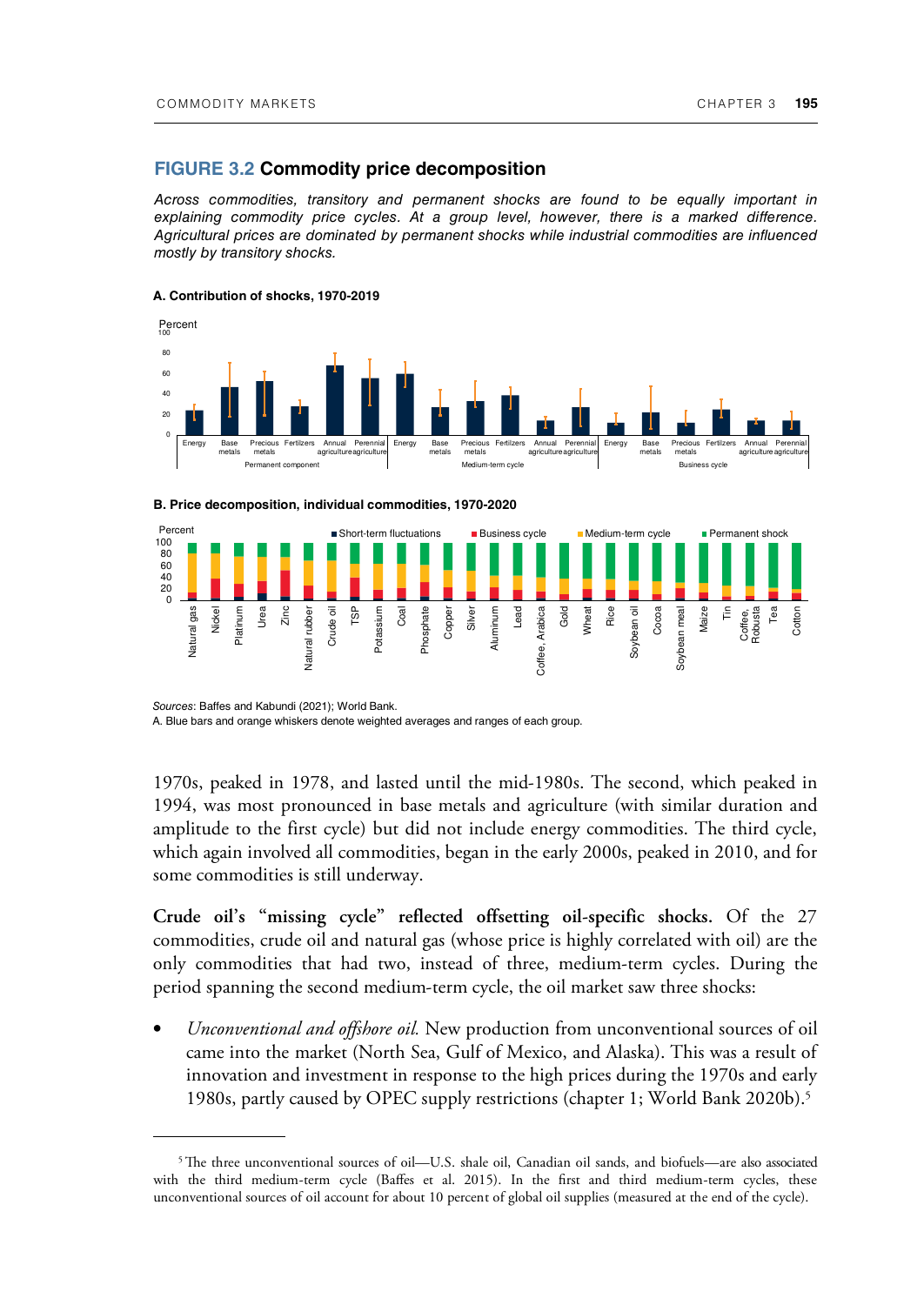#### **FIGURE 3.3 Contributions of global shocks to commodity prices**

*Almost all commodities have undergone three medium-term cycles since 1970, with the exception of energy. Energy did not have a second cycle as a result of offsetting shocks specific to the crude oil market. The evolution of the permanent component differed markedly across commodity groups. For energy commodities, the permanent component of prices has trended upward, for agricultural and fertilizer prices downward, and for most base metals it has been largely trendless.* 

#### **[A. Medium-term component—energy and metals B. Permanent component—energy and metals](https://thedocs.worldbank.org/en/doc/b4ff84b2d5dc4d0963a5074102460cc1-0350012022/related/Commodity-Markets-Chapter-3-charts.xlsx)**



**C. Medium-term component—agriculture and fertilizer** 





#### **D. Permanent component—agriculture and fertilizer**

 $\Omega$ 20  $40$ 60 80 100 120 Fertilizers Annual agriculture Perennial agriculture 1970 1972 1974 1977 1979 1982 1984 1986 1989 1991 1994 1996 ទី ៦ ១ ១ ១ ១ ១ ១ ១ ១ ១ ១ ១ ១ ១ ១ ១ ១ ១ ១<br>១ ១ ១ ១ ១ ១ ១ ១ ១ ១ ១ ១<br>១ ១ ១ ១ ១ ១ ១ ១ ១ ១ ១ Weighted index, January 1970 = 100

*Note*: Charts show the medium-term and permanent component of the commodity price indexes, decomposed using a frequency domain approach (see Baffes and Kabundi 2021 for more details). The medium-term component refers to price dynamics with a frequency of 8-20 years, while the permanent component covers price movements of greater than 20 years.

C.D. Annual agricultural commodities are produced on an annual basis, which means land usage (and other factors of production) can change each crop year, depending on demand and supply conditions. Annual crops include cotton, maize, rice, soybeans, and wheat.<br>Perennial agricultural commodities include cocoa, coffee Arabica, coffee Robusta, natural rub

- *New spare capacity from the former Soviet Union.* Considerable spare capacity became available in the global oil market following the collapse of the Soviet Union. Prior to its collapse, the Soviet economy featured both inefficient production and energyintensive consumption (World Bank 2009).
- *Substitution and demand contraction.* In response to the high oil prices during the late 1970s and early 1980s, energy for electricity generation began to shift from oil to other energy sources (especially coal and nuclear energy). Policy-mandated efficiency standards in many OECD countries lowered global demand for energy (Baffes, Kabundi, and Nagle 2022).

*Sources*: Baffes and Kabundi (2021); World Bank.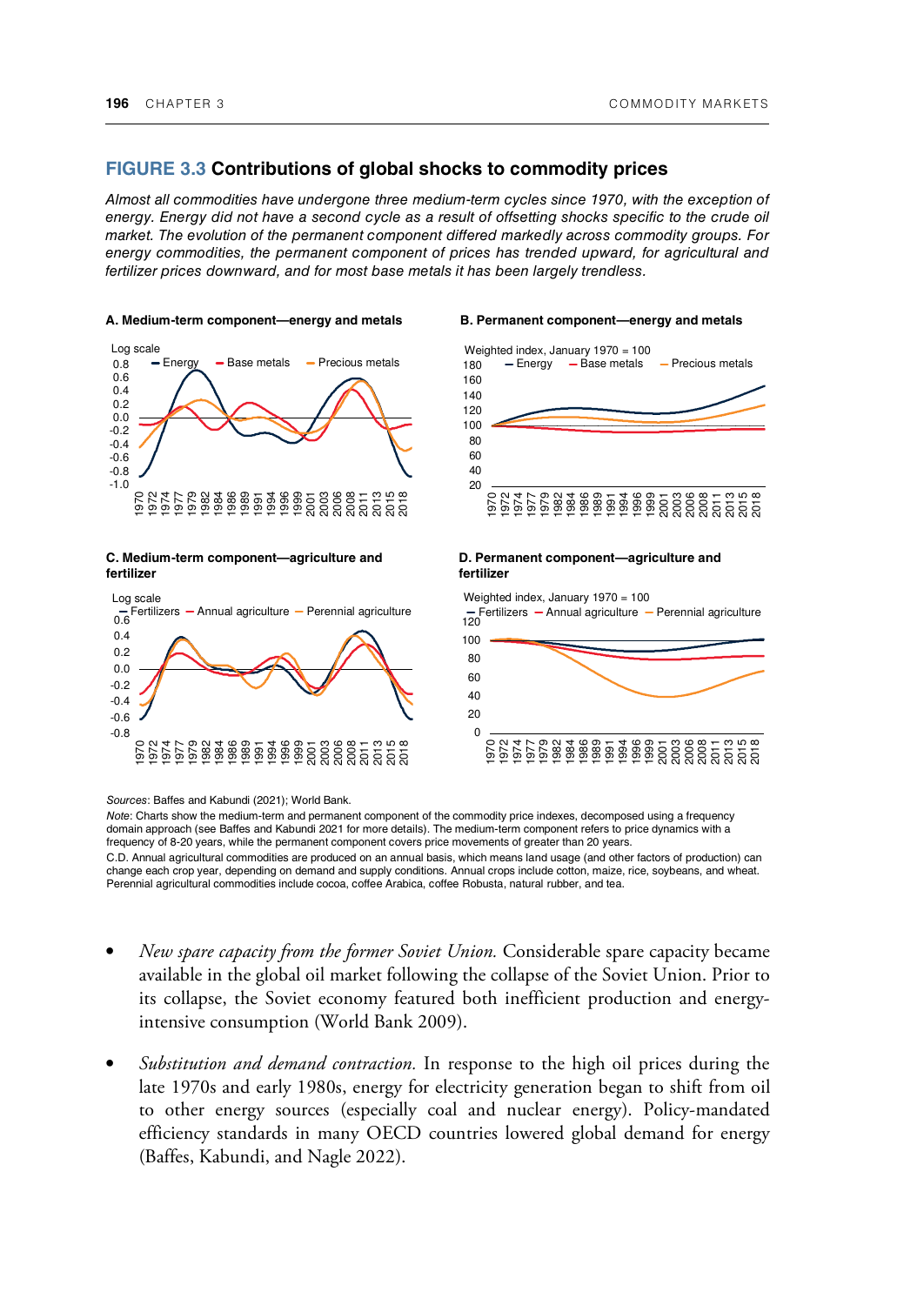#### **BOX 3.2 Commodity price comovement and the impact of COVID-19**

*Commodity prices frequently move in tandem, especially during periods of major economic upheaval. Considering all commodity prices, there is evidence of a global common factor that has become increasingly important over time. The COVID-19 driven global recession of 2020 is the latest example of a common global shock to commodity markets. When compared with previous recessions, the rebound in prices in 2020-21 was faster and steeper for almost all major commodity groups. This reflected the extraordinarily strong economic rebound from the pandemic-induced global recession, along with difficulties in quickly restoring commodity supply.*

#### Introduction

Commodity prices have historically seen periods of comovement and have become increasingly synchronized over time (World Bank 2022). They share common drivers, such as global economic activity, and so tend to be positively correlated with global business cycles. Furthermore, several sets of commodities are close substitutes in demand, and so demand surges or supply disruptions in one commodity market affect the prices of similar commodities. For annual agriculture commodities, prices may be synchronized because of the substitutability of inputs to production, including land, labor, and machinery. Energy is a key input in the production of some metals (such as aluminum) and an important cost component for most grains and oilseed crops. Thus, increases in energy prices will tend to put upward pressure on the costs of production (and hence the prices) of these commodities (Baffes 2007).

The COVID-19 pandemic and subsequent economic recession is the latest common global shock to affect commodity markets. Against this background, this box first empirically assesses how closely commodity prices comove and the role played by global factors in driving this comovement. It then conducts an event study to compare how commodity prices behaved during the COVID-19 pandemic with previous global recessions and recoveries. Specifically, it answers the following questions:

- How has commodity price comovement evolved over the past five decades?
- How does the recent recovery in commodity prices compare with such episodes after previous global recessions and downturns?

#### Global commodity price comovement

**Data and methodology.** Global commodity prices are defined as the common factor among 39 monthly commodity prices, estimated from a dynamic factor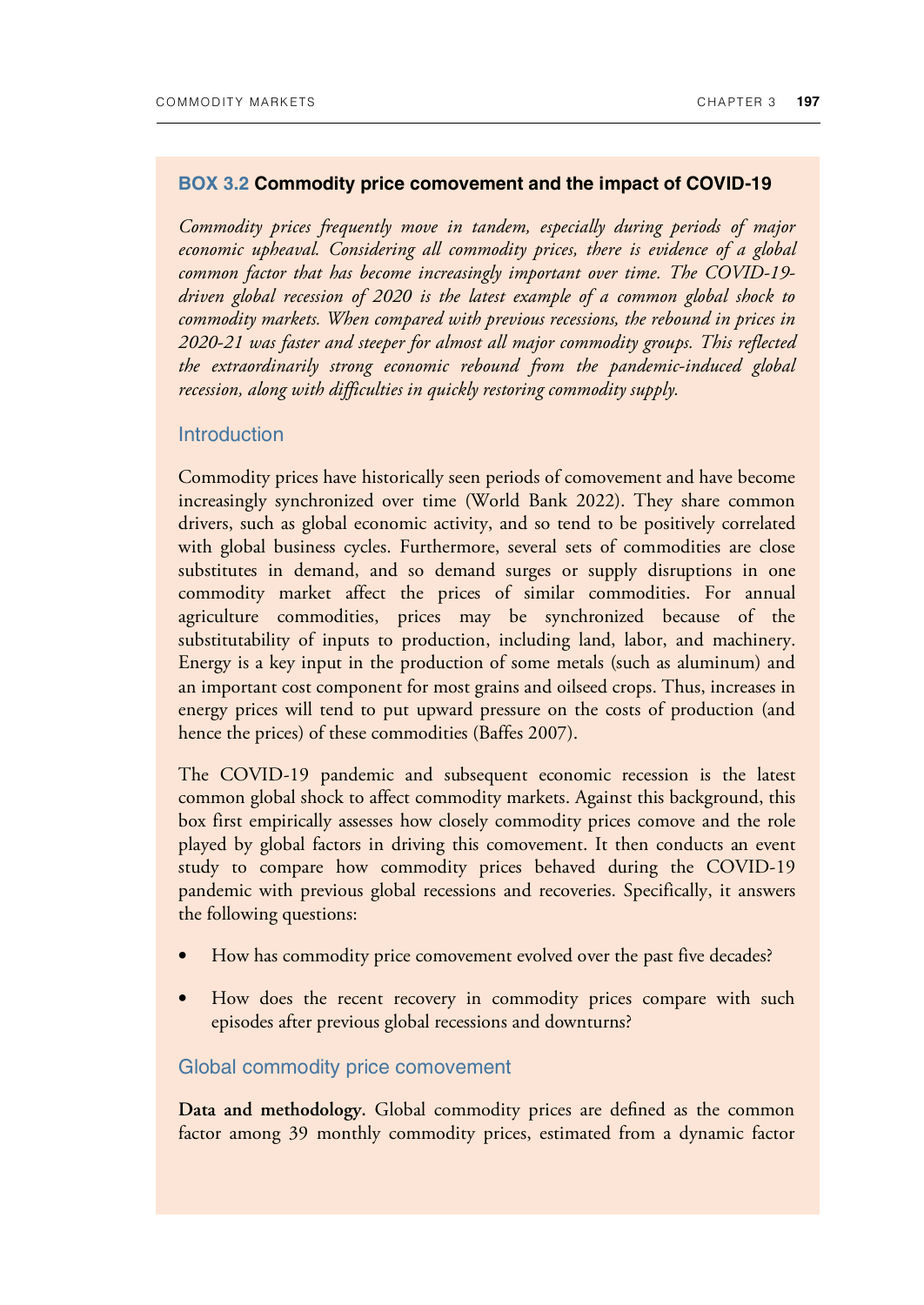#### **BOX 3.2 Commodity price comovement and the impact of COVID-19 (continued)**

model as in Kose, Otrok, and Whiteman (2003).ª The commodity price data are obtained from the World Bank Commodities Price Data (the *Pink Sheet*), which covers more than 70 commodity prices and indexes. The prices, which are reported in nominal U.S. dollar terms, were deflated with the U.S. Consumer Price Index (CPI) (taken from the St. Louis Federal Reserve Bank). Series that are either averages or close substitutes of other series are excluded to avoid introducing price comovement by construction. This leaves 39 commodity prices. The resulting common factor is a standardized (demeaned with unit standard deviation) representation of global commodity price growth.

**Main components of global commodity prices.** The global factor has played an important role in driving fluctuations in industrial commodity prices (figure B3.2.1). During 1970-2021, it accounted for 18 percent of the variation in energy prices, on average, and 22-37 percent of the variation in the prices of base metals, rubber (used in tires and tubes), and platinum (used in catalytic converters). It accounted for only 2-14 percent of the variation in agricultural commodity prices (excluding natural rubber), precious metal, and fertilizer prices. The larger contribution of the global factor in explaining the variation in industrial commodity prices reflects the strong response of metal and energy consumption to industrial activity. This is in contrast to agriculture where supply shocks (primarily driven by weather conditions and policies) dwarf demand shocks.

**Main components of commodity prices over time.** In recent decades, the contribution of the global factor to industrial commodity prices has increased considerably: it doubled for energy prices and nearly doubled for base metal and platinum prices during 1996-2021 compared to the entire data period studied, which spans 1970-2021. This increased comovement in global commodity prices from the mid-1990s was part of a broader trend toward greater comovement in macroeconomic variables such as inflation and output (Eickmeier and Kühnlenz 2018; Ha, Kose, and Ohnsorge 2019).Trade liberalization and expanding use of financial instruments for commodity market trading have also contributed to the increased synchronization of commodity prices.

Recent commodity price movements compared with historical experience

**Event study.** An event study is used to compare the behavior of commodity prices during the 2020 global recession with price movements around global recessions and slowdowns over the past 50 years.<sup>b</sup> For brevity, the results are presented for

a. A number of other studies use a similar framework to examine determinants of commonalities in commodity prices (for example, Byrne, Fazio, and Fiess 2013; Lombardi, Osbat, and Schnatz 2010; Poncela, Senra, and Sierra 2014; and Vansteenkiste 2009). However, they focus on a subset of commodities.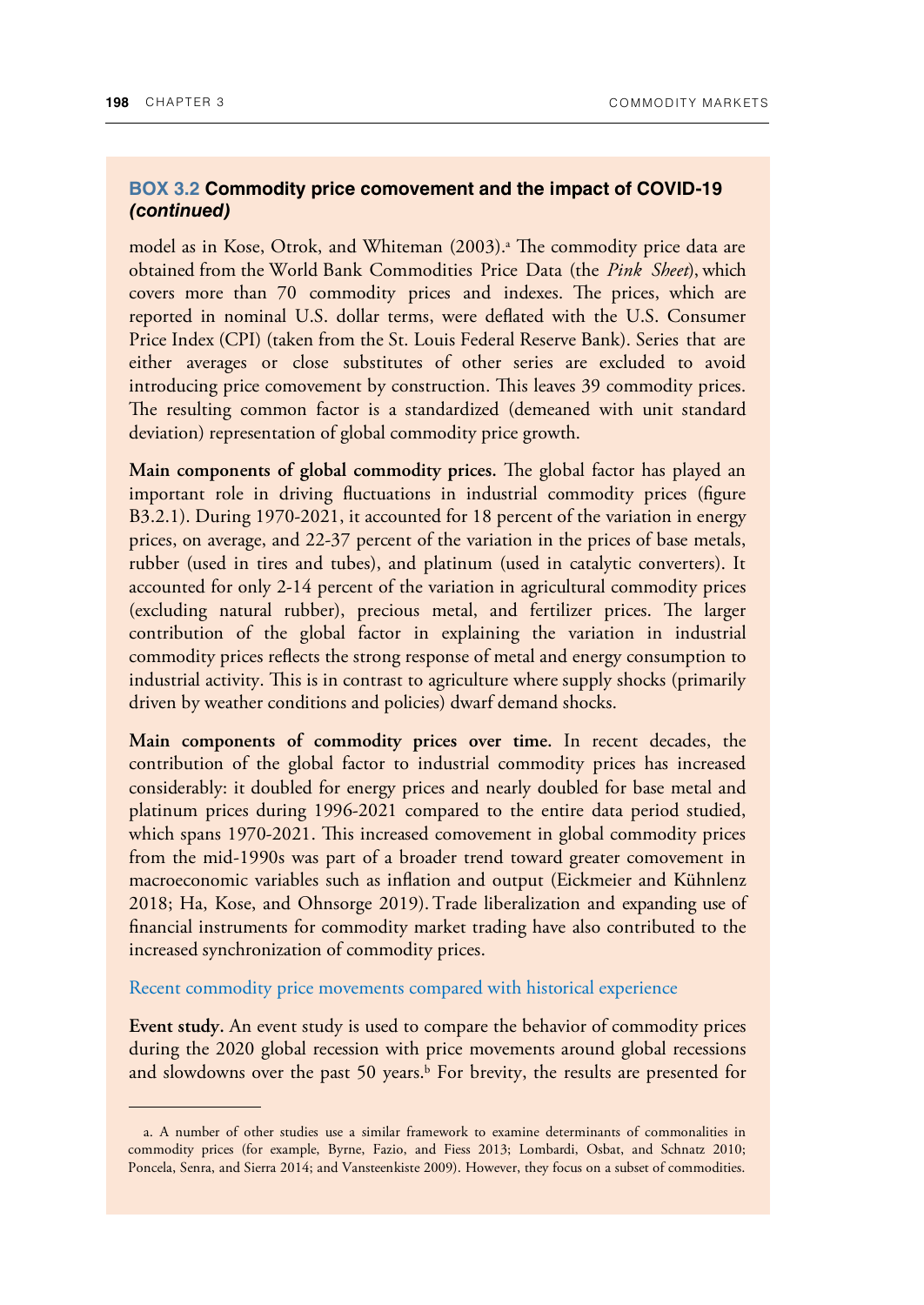#### **BOX 3.2 Commodity price comovement and the impact of COVID-19 (continued)**

#### **FIGURE B3.2.1 Global commodity prices**

*Movements in global commodity prices have often been associated with global business cycles as well as developments specific to commodity markets. Industrial commodity prices, such as energy and metals and minerals, have been largely driven by global commodity price movements. Industrial commodity prices have become more synchronized since the mid-1990s.* 



*Sources*: Baumeister and Hamilton (2019); Ha, Kose, and Ohnsorge (2021); World Bank.

A.B. Share of variation in month-on-month growth of 39 commodity prices (3 energy commodities, 7 metal and mineral commodities, 3 precious metals, 5 fertilizers, and 21 agricultural commodities) accounted for by the global factor and derived from a one-factor dynamic factor model as in Kose, Otrok, and Whiteman (2003). Bars show consumption-weighted averages. Whiskers indicate range from minimum to maximum during 1996-2021 (A).

three major World Bank commodity indexes—energy, metals, and agriculture. During the 2020 global recession, the troughs in commodity prices generally coincided with those in global economic activity. This is in sharp contrast with previous, more prolonged recessions, where commodity prices continued to decline for several months after the trough in economic activity.

**Energy and metal prices.** The collapse in the energy price index in early 2020 was the steepest of any during global recessions in the past five decades, and the subsequent recovery was likewise the steepest (figure B3.2.2). The fall in energy prices in 2020 was driven by oil, which experienced its largest one-month decline in prices on record in April 2020. Oil demand plummeted by around 8 percent in 2020 due to the twin effects of travel disruptions and the global recession. Energy prices rebounded by about 50 percent within three months of their early 2020 trough, however, and surpassed their pre-crisis peak in about a year. In comparison, the median recovery after previous recessions was less than five percent in 13 months. In addition to rebounding oil prices, natural gas and coal

b. Prior to 2020, there were four global recessions (1975, 1982, 1991, and 2009) and three global slowdowns (1998, 2001, and 2012). See Kose, Sugawara, and Terrones (2020).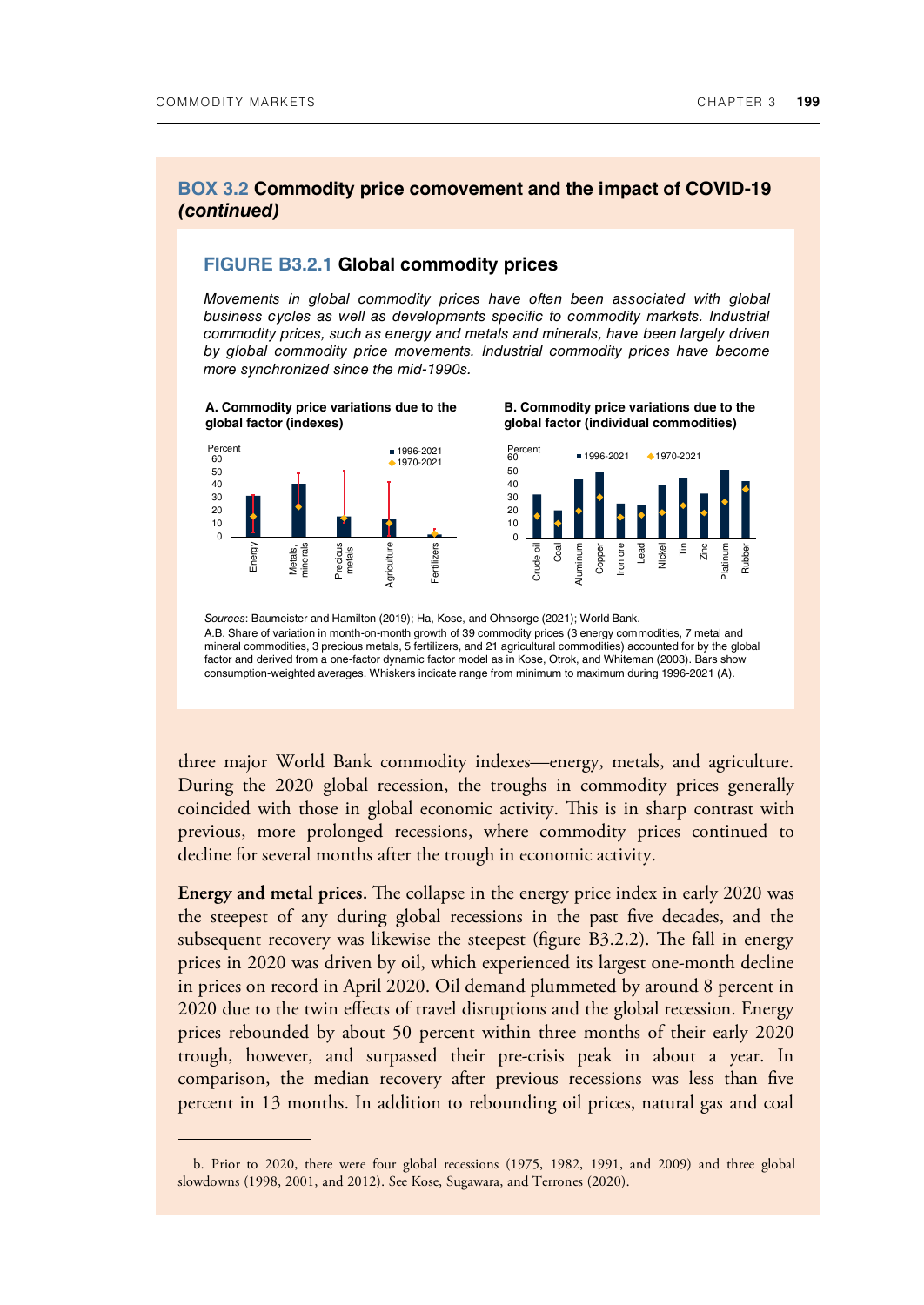t+12 t+16 t+20

 $t+8$ 

### **BOX 3.2 Commodity price comovement and the impact of COVID-19 (continued)**

### **FIGURE B3.2.2 Commodity prices around global recessions and downturns**

*The recovery in commodity prices since the COVID-19 recession is in stark contrast to those following previous recessions. The rebound in prices has been exceptionally fast for most major commodity groups.* 



#### *Sources*: World Bank.

 $t-8$  $t-4$  $t=0$  $t + 4$  $t+8$ 

*Note*: The horizontal axis represents time periods in months, where t=0 denotes the peak of global industrial production before global recessions and downturns since 1970. The vertical axis measures the percent change in the commodity price series from a year earlier. The blue line shows the trajectory of the current commodity cycle around the COVID-19 recession, while the red line is the median of previous cycles around a global recession or downturn (as in Kose, Sugawara, and Terrones 2020). Gray shaded areas represent the range of observed values in previous cycles. Data from January 1970 to October 2021.

 $t-8$ 

 $t-4$ 

 $t=0$ 

 $t + 4$ 

t+12 t+16 t+20

prices rose to record highs in 2021 amid a recovery in demand and supply disruptions (World Bank 2021).

Likewise, for metal and mineral prices, the pandemic-driven decline in 2020 was steeper than that during most of the previous global recessions. The subsequent price recovery was also faster than in previous episodes. This was mostly a reflection of the relatively short-lived nature of the pandemic-related recession, a rebound in demand from China due to strong industrial activity, and supply disruptions in Latin America.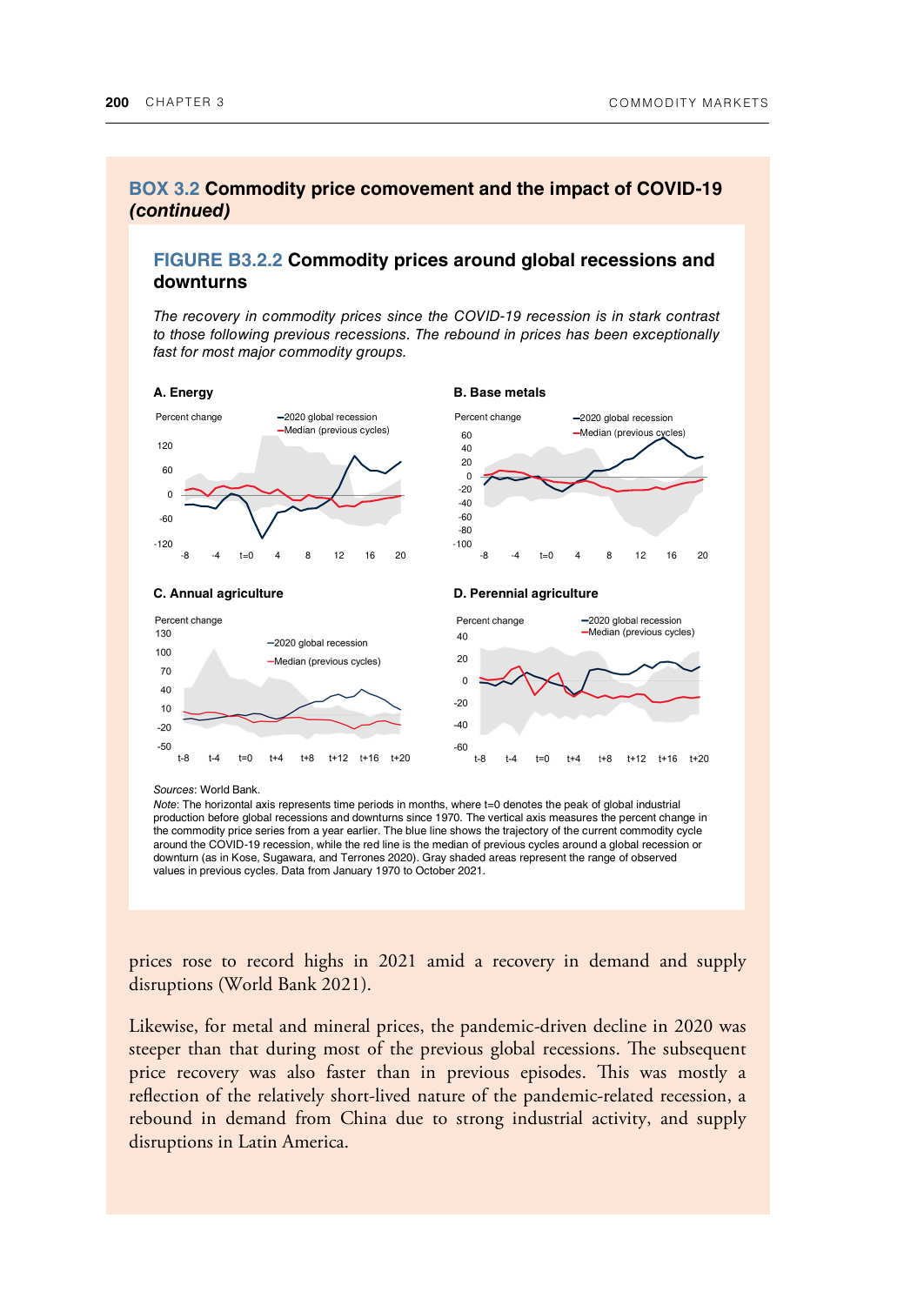### **BOX 3.2 Commodity price comovement and the impact of COVID-19 (continued)**

**Agricultural commodity prices.** Prices for annual agricultural commodities declined only slightly during the pandemic but increased sharply in late 2020 and early 2021. This surge in prices was mostly driven by strong demand from China, in part because of the recovery in demand for animal feed after the Africa swine flu outbreak in 2019, and higher energy costs (and, hence, fertilizer costs). For the perennial agricultural price index—which comprises coffee, rubber, and tea—the price decline in 2020 was broadly in line with historical episodes, while the subsequent recovery was faster. Fertilizer prices were relatively unaffected by the recession, but rapidly increased in subsequent months as rising energy prices (especially natural gas and coal) drove up the cost to manufacture fertilizers.

**The evolution of the permanent component differed markedly across commodity groups**. For energy commodities, the permanent component of prices has trended upward, for agricultural and fertilizer prices downward, and for most base metals it has been largely trendless. The upward trend in energy prices may reflect resource depletion and a rising cost of production as well as limited options for substitution, while the largely trendless nature of long-term metal price movements may reflect the opposing forces of technological innovation and resource depletion alongside many options for substitution.<sup>6</sup> The downward trend in the permanent component of agricultural prices is consistent with low income elasticities of food commodities and consistent productivity growth in agricultural production (chapter 2; Baffes and Etienne 2016). Commodities with a history of widespread policy interventions (cotton) or subjected to international commodity agreements (cocoa, coffee, crude oil, cotton, natural rubber, and tin) followed a highly non-linear path (see table 3A.1).

**Annual agricultural price trends are highly synchronized and differ from those of other commodity groups.** The contribution of the permanent component to annual agricultural price variability (68 percent) is the highest among all six commodity groups, and this component has evolved in a similar manner across annual agricultural prices (figure 3.3).<sup>7</sup> This similarity reflects the diffusion of shocks across commodities due to input substitutability, consumption substitutability, and agricultural policies, which are similar across most crops.

• *Input substitution.* Annual agricultural commodities tend to be farmed using the same land, labor, machinery, and other inputs. As a result, reallocation between different annual crops from one year to another prevents large price fluctuations in

<sup>6</sup>See discussions in Hamilton (2009) and Marañon and Kumral (2019) on oil and metals, respectively.

<sup>7</sup>Permanent shocks to agriculture have lasting effects on economic activity in low-income countries through their impact on labor productivity (Dieppe, Francis, and Kindberg-Hanlon 2020).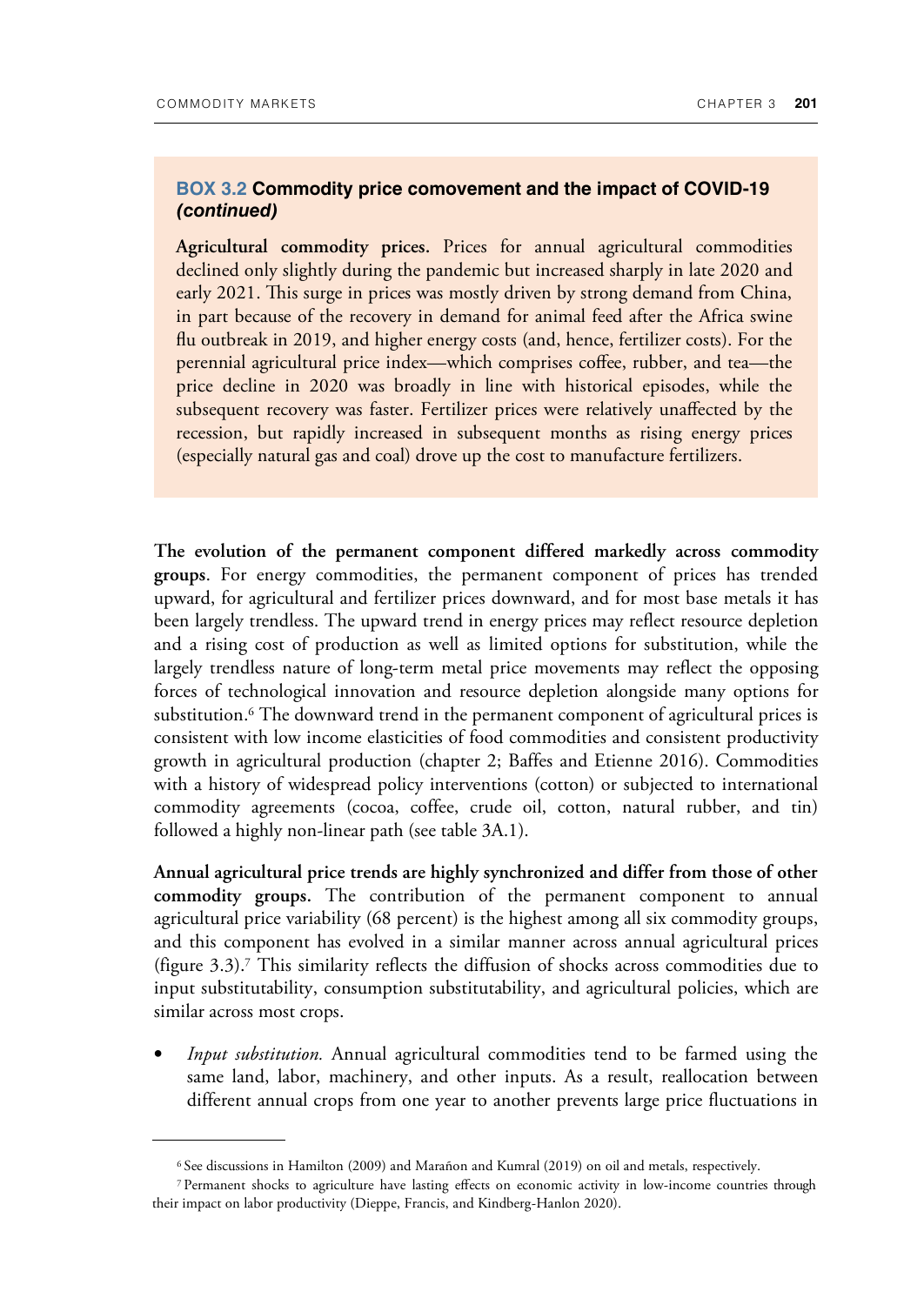individual crops. The impact of the restrictions on soybean imports by China from the United States in 2018 was short-lived due to land reallocation and trade diversion. Separately, despite a policy-induced increase in demand for maize, sugarcane, and edible oils for use in biofuels over the past two decades, price increases in these three crops were in line with those of other annual crops (for example, rice and wheat) as land was reallocated (World Bank 2019). For example, global demand for maize, a key feedstock for ethanol production in the United States, doubled over the past two decades. This compares with 26-28 percent increases in global demand for rice and wheat, broadly in line with global population growth.

- *Consumption substitution.* Since annual crops have overlapping uses, substitution in consumption can dampen price fluctuations in any one of them. In the example of import restrictions on soybeans discussed earlier, maize replaced soybean meal for animal use in China while palm oil replaced soybean oil for human consumption (World Bank 2019).<sup>8</sup>
- *Policy synchronization.* Policy interventions for agricultural markets tend to apply to the entire sector and stay in place for several years, even decades, with few or no changes (chapter 1). For example, agricultural policies in the United States and the EU—the world's largest producers in several agricultural commodity markets—are renewed every few years and apply to the same crops. Indeed, the 1985 Farm Bill reform in the United States and the 1992 Common Agricultural Policy reform in the EU applied to all commodities of the respective programs (Baffes and de Gorter 2005).

## **What have been the main drivers of common cycles in commodity prices?<sup>9</sup>**

The preceding section focused on statistical properties of commodity prices and their cycles. This section assesses the drivers of commodity prices, particularly the role of global shocks. It uses a factor-augmented vector autoregression (FAVAR) model to empirically estimate the importance of different drivers of commodity prices, particularly the relative role of global demand and supply shocks, and commodity-specific shocks.

Several studies have examined the drivers of common cycles in commodity prices. A popular view in the literature that attempts to provide a macroeconomic explanation for this phenomenon is that there is a common component of commodity price fluctuations that may be captured by measures of the ebbs and flows in global economic activity (Alquist, Bhattarai, and Coibion 2020; Byrne, Sakemoto, and Xu 2020; Chiaie, Ferrara, and Giannone 2017; and Marañon and Kumral 2019). However, fluctuations in global

<sup>&</sup>lt;sup>8</sup>The imposition of tariffs by China on U.S. soybean imports resulted in trade diversion. China began importing less from the United States and more from Brazil while the EU began importing more from the United States and less from Brazil.

<sup>&</sup>lt;sup>9</sup> This section draws heavily on World Bank (2022).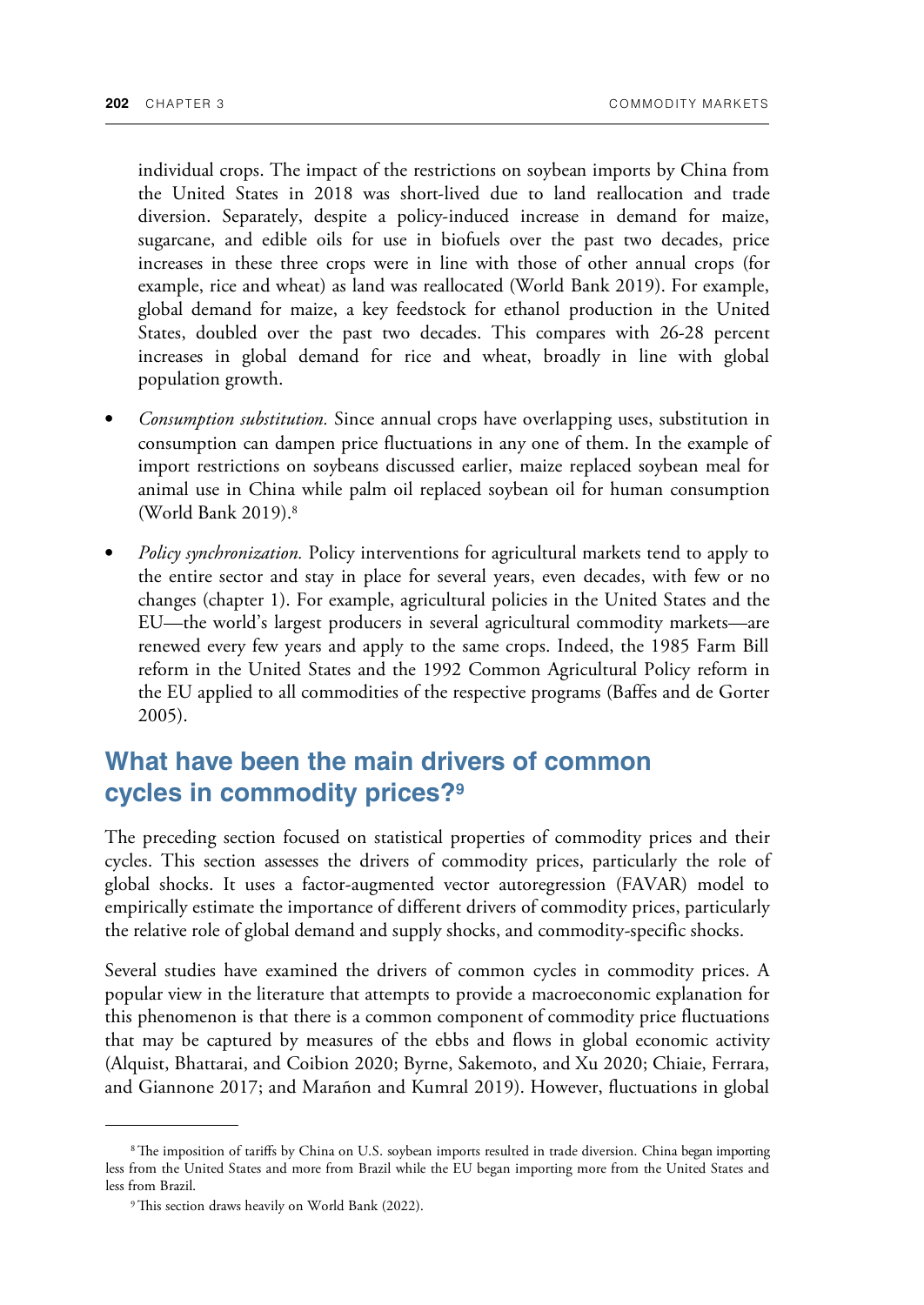economic activity alone do not explain the evolution of commodity prices. Other factors, particularly supply conditions within and across commodity markets, are likely to be key determinants of commodity price cycles (Borensztein and Reinhart 1994; Cashin, McDermott, and Scott 2002).

For example, the 2006-08 spike and the 2014-16 collapse in commodity prices were caused by factors other than global demand. Fluctuations in factor input costs, such as the prices of oil and other energy products, can affect a wide range of commodity markets simultaneously. Energy is both a key input in the production of metals and an important cost component for most grain and oilseed crops, through both direct channels (fuel prices) and indirect channels (chemical and fertilizer prices). Thus, when energy prices increase, the costs of these commodities go up concurrently (Baffes 2007). Similarly, for annual crops, prices could be synchronized because of input substitutability. Often weather patterns (for example, the El Niño or La Niña phenomena) increase or reduce production across a number of commodities (World Bank 2015b). Yet another strand of the literature has argued that the comovement in commodity prices is partly a response to the financialization of commodity markets, especially following the price boom of the late 2000s (Le Pen and Sévi 2018; Ohashia and Okimoto 2016).

#### Identifying and measuring shocks

**Data and methodology.** A FAVAR model is estimated with three variables—global consumer price inflation, global industrial production growth, and global commodity price growth. Each is expressed in month-on-month log changes over 1970-2021, in seasonally adjusted terms, and included with twelve lags. By construction, the methodology is designed to analyze the links between short-term fluctuations in the global economy and global commodity markets, not long-term trends. commodity prices are defined as the common factor among 39 commodity prices. Global industrial production is defined as the global economic activity index of Baumeister and Hamilton (2019). Global consumer price inflation is defined as the median headline CPI inflation for up to 143 economies (taken from Ha, Kose, and Ohnsorge 2021).<sup>10</sup>

**Identification of shocks**. While the specific nature of shocks changes over time, they can be grouped into three categories: global demand shocks, global supply shocks, and commodity price shocks. The shocks are identified using a set of sign restrictions on interactions between the three variables in the FAVAR on impact. The restrictions to identify the structural shocks are consistent with theoretical predictions (Fry and Pagan 2011) and follow other empirical studies in the literature (Charnavoki and Dolado 2014; Peersman 2005; Peersman and Straub 2006).

• A positive global demand shock is assumed to increase global industrial production, inflation, and commodity prices.

<sup>&</sup>lt;sup>10</sup>The results remain qualitatively similar when CPI inflation for OECD countries or the common factor of headline CPI inflation for 143 countries is used as a measure of global inflation.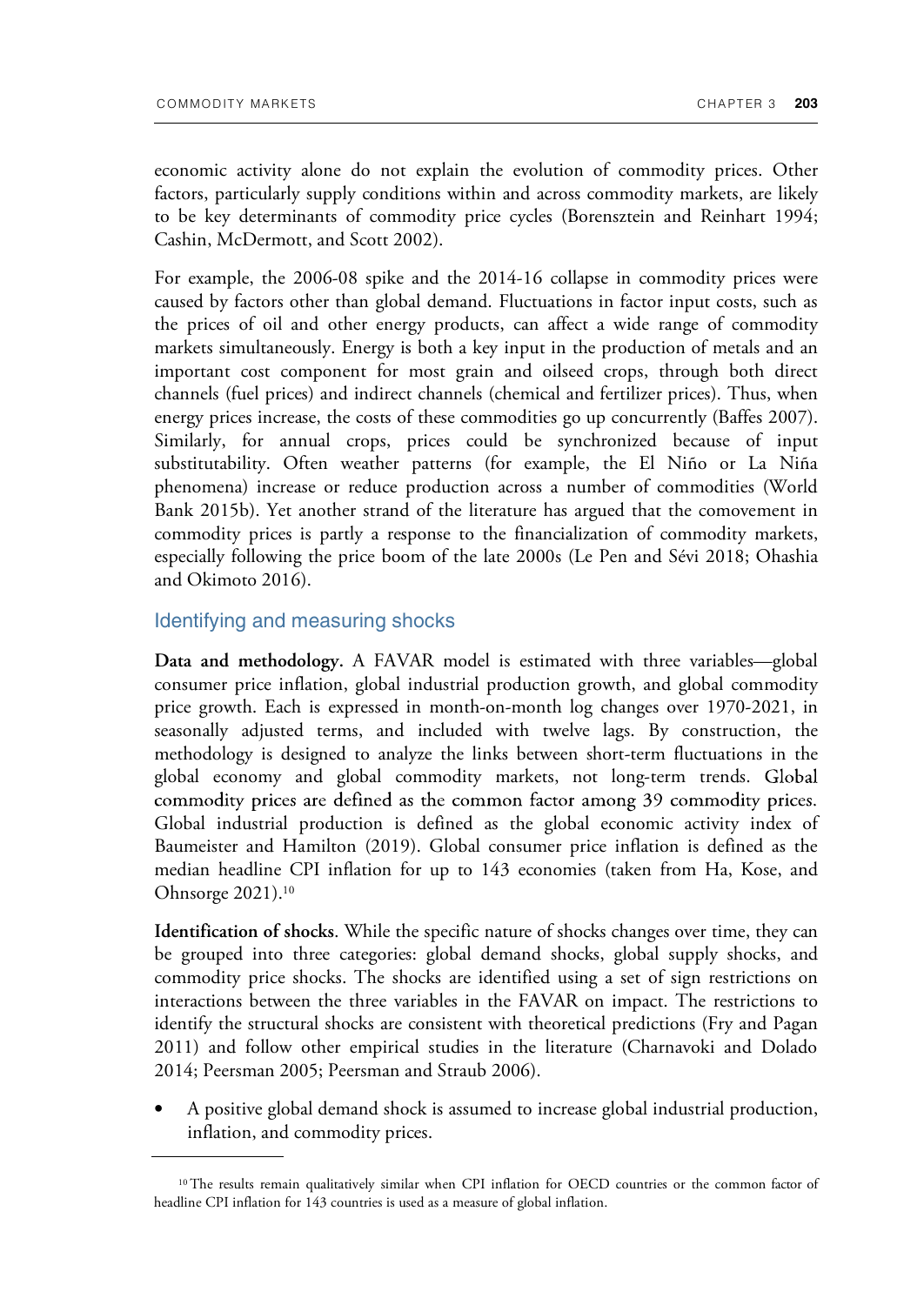- A positive global supply shock is assumed to raise global industrial production and reduce global inflation; in commodity markets, it lifts global consumption of commodities and, hence, raises commodity prices.
- A positive commodity-specific shock is defined as raising commodity prices and global inflation but depressing global industrial production. Such shocks could reflect a wide range of commodity market developments that are unrelated to global demand or supply, including geopolitical risks, financialization of commodity markets, and expectations of future demand or supply pressures.

Note that these global demand and supply shocks differ materially from the commodity demand and supply shocks modeled in Kilian and Murphy (2014) and others (Baumeister and Hamilton 2019; Jacks and Stuermer 2020). Here, an increase in both economic activity and commodity prices can reflect either a global demand or a global supply shock—depending on movements in global inflation. Either of these two global shocks drives up commodity demand, consistent with the definition of a commodity demand shock in Kilian and Murphy (2014). But, in the latter, an increase in both economic activity and commodity prices reflects a commodity demand shock, in contrast to a commodity supply shock which is associated with an increase in commodity prices but a decline in economic activity.

**Global demand, supply, and commodity shocks.** The model identifies a series of global demand, global supply, and commodity price shocks from 1970 onward. These shocks have often been associated with turning points in the global business cycle and sharp movements in oil prices (figure 3.4). The role of these drivers for individual major commodities is investigated in greater detail in box 3.2.

- *Global demand shocks.* Negative global demand shocks were associated with global recessions (1975, 1982, 1991, 2009, and 2020) and slowdowns (1998, 2001, and 2012). Large positive global demand shocks often occurred in the year before the global economy began to slide into a global recession or slowdown.
- *Global supply shocks.* The widespread rise in inflation amid slow growth during the 1970s and early 1980s has been partly attributed to negative global supply shocks such as the 1973-74 and 1978-79 oil price shocks and productivity growth slowdowns that reflected expanding government sectors, macroeconomic volatility, and regulatory uncertainty (Bjork 1999; CBO 1981; Charnavoki and Dolado 2014). The global economic recovery starting in the late 1990s, however, has been attributed to positive global supply shocks associated with rising productivity growth linked to advances in information technology, rapidly rising investment, as well as widespread trade liberalization and global value chain integration in EMDEs, especially China.<sup>11</sup>

<sup>&</sup>lt;sup>11</sup>The important role played by supply shocks in the late 1990s is consistent with other studies. See Charnavoki and Dolado (2014); Dieppe (2020); Kabundi and Zahid (forthcoming); Kotwal, Ramaswami, and Wadhwa (2011); Topalova and Khandelwal (2011); World Bank (2020c); and Zhu (2012).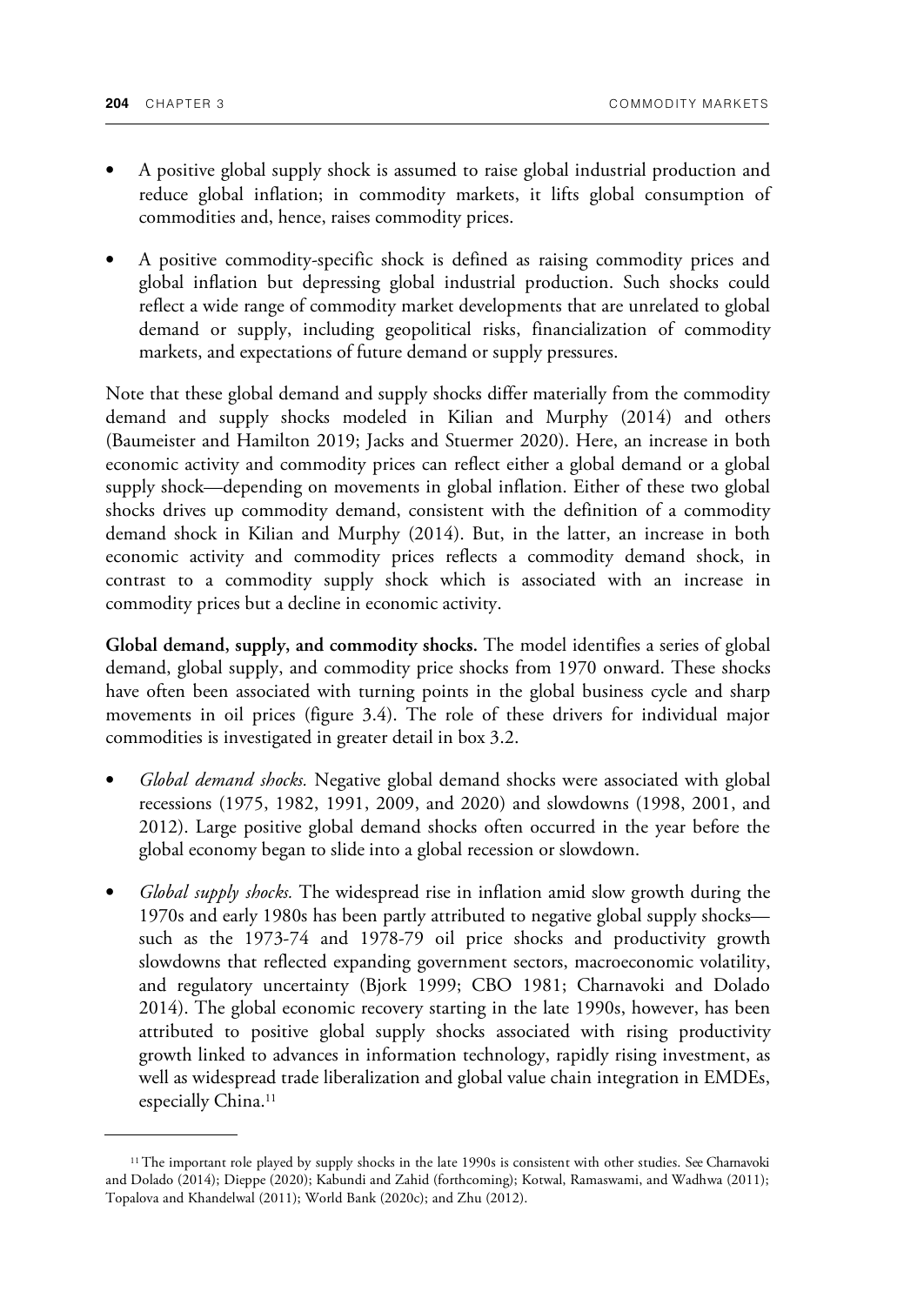#### **FIGURE 3.4 Contributions of global shocks to commodity prices**

*Global demand shocks have had smaller and less persistent effects than global supply shocks on global commodity prices. Since the mid-1990s, global demand and supply shocks have accounted*  for the majority of global commodity price volatility. In the global recession of 2020, both global *demand and commodity market shocks depressed commodity prices while supply shocks supported commodity prices.* 



#### **C. Response of global commodity prices to 1 percent increase in global demand**



#### **E. Contributions of global shocks to variations in global commodity prices**





#### **D. Response of global commodity prices to 1 percent increase in global supply**



**F. Contributions of global shocks to variations in global commodity prices around recessions and slowdowns** 



*Source*s*:* Baumeister and Hamilton (2019); Ha, Kose, and Ohnsorge (2021); World Bank.

*Note:* Global demand, supply, and commodity shocks identified using sign restrictions in a FAVAR of month-on-month seasonally adjusted changes in global inflation, global commodity prices, and global industrial production. All in year-on-year growth rates. A. Gray shades indicate quarters with global recessions (1975, 1982, 1991, 2009, 2020) and global slowdowns (1998, 2001, 2012), as defined in Kose, Sugawara, and Terrones (2020).

B. Red lines indicate events specific to commodity markets, including the first oil price crisis in October 1973; the Iranian Revolution in January 1979; the beginning of the Gulf War in August 1990; the memorandum of understanding between Australia, Canada, the European Union, Norway, the Russian Federation, and the United States to cut aluminum production; OPEC meetings to ease production quotas (December 1985 and November 2014); and selected OPEC meetings to reestablish production quotas (December 2016, 1998-1999).

C. D. Solid line indicates cumulative median response of global commodity price growth to a 1 standard deviation (about 1 percent) increase in global demand (C), or global supply (D). Dotted lines indicate 16-84th confidence intervals.

E. Contribution of global demand, supply, and commodity market shocks to variance of month-on-month growth in commodity prices, based on sample covering 1970-2021 and sample covering 1996-2021.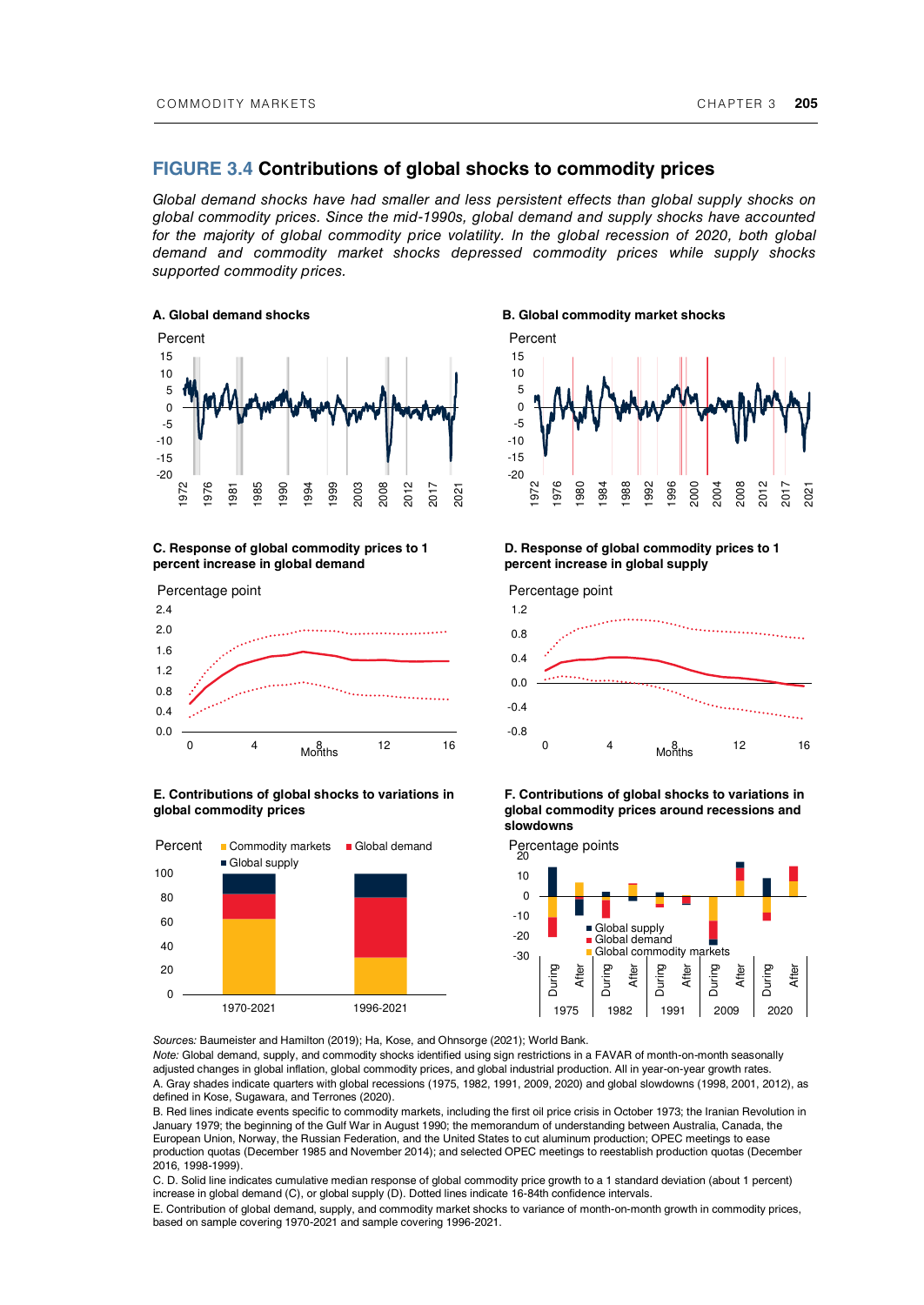• *Commodity-specific shocks.* Positive commodity-specific shocks were associated with the oil price shocks in 1973 and 1979, the Gulf War in 1990, an agreement among major producers to cut aluminum production in 1994, and a general strike in República Bolivariana de Venezuela in 2002-03 that disrupted oil production. OPEC agreements to ease production cuts in December 1985 and November 2014 were associated with negative commodity price shocks. In addition, new producers entered global markets in the 1980s (coal and palm oil), the 1990s (aluminum, coffee, and grains), and in the 2010s (copper, soybeans, and shale oil), and this contributed to declining or negative commodity price shocks.

**Responses of global commodity prices to global shocks.** Since 1970, on average, a 1 percent increase in global demand raised global commodity price growth by up to 0.4 percent over the subsequent six months, but the impact dissipates thereafter. In contrast, global supply and commodity market shocks had longer-lasting impacts. A 1 percent increase in global supply raised global commodity price by 1.6 percentage points over the following 7 months and the effect remained statistically significant for a year and a half. Similarly, a 1 percent global commodity market shock that raises commodity prices was followed by more than 1.1 percent higher commodity prices within 12 months of the shock and the effect persisted for at least a year and a half. The persistence of the response of prices to shocks can partly be attributed to a low elasticity of supply because of long lead times between resource discovery and production (World Bank 2016).

**Relative contributions of shocks to global commodity prices.** In the full data period since 1970, shocks specific to commodity markets have been the main source of variability in global commodity prices, accounting for more than 60 percent of the variance.12 These shocks have included major disruptions to oil markets, the collapse of the Soviet Union in the case of agricultural and metals markets, and the emergence of new producers of metals and agricultural commodities in the 1970s, 1980s, and 1990s. Since 1996, however, global macroeconomic shocks have been the main source of commodity price volatility: global demand shocks account for 50 percent and global supply shocks for 20 percent of the variance of global commodity prices.<sup>13</sup>

#### Interactions between global shocks and commodity prices

The three types of shocks discussed above—global demand shocks, global supply shocks, and commodity price shocks—can occur simultaneously and may influence one another, especially during times of global recession. Commodity prices are generally depressed in recessions due to weak global economic demand. Other forces, however, can come into play that either amplify or ease pressure on prices. For example, during the recessions of 1995, 1991, and 2020, weak demand for commodities was amplified by commodity-

<sup>&</sup>lt;sup>12</sup>The predominant role of commodity-specific shocks in the variability of commodity prices is in line with Charnavoki and Dolado (2014), Ha et al. (2019), and Jacks and Stuermer (2020).

<sup>&</sup>lt;sup>13</sup>These numbers refer to the variance decompositions for one-year-ahead forecast errors of global commodity price growth. Over a medium- to long-term (5-10 years) forecasting horizon, the variance contribution of global commodity shocks (57 percent) is greater than that of global demand shocks (28 percent) since global commodity shocks are more persistent than demand shocks.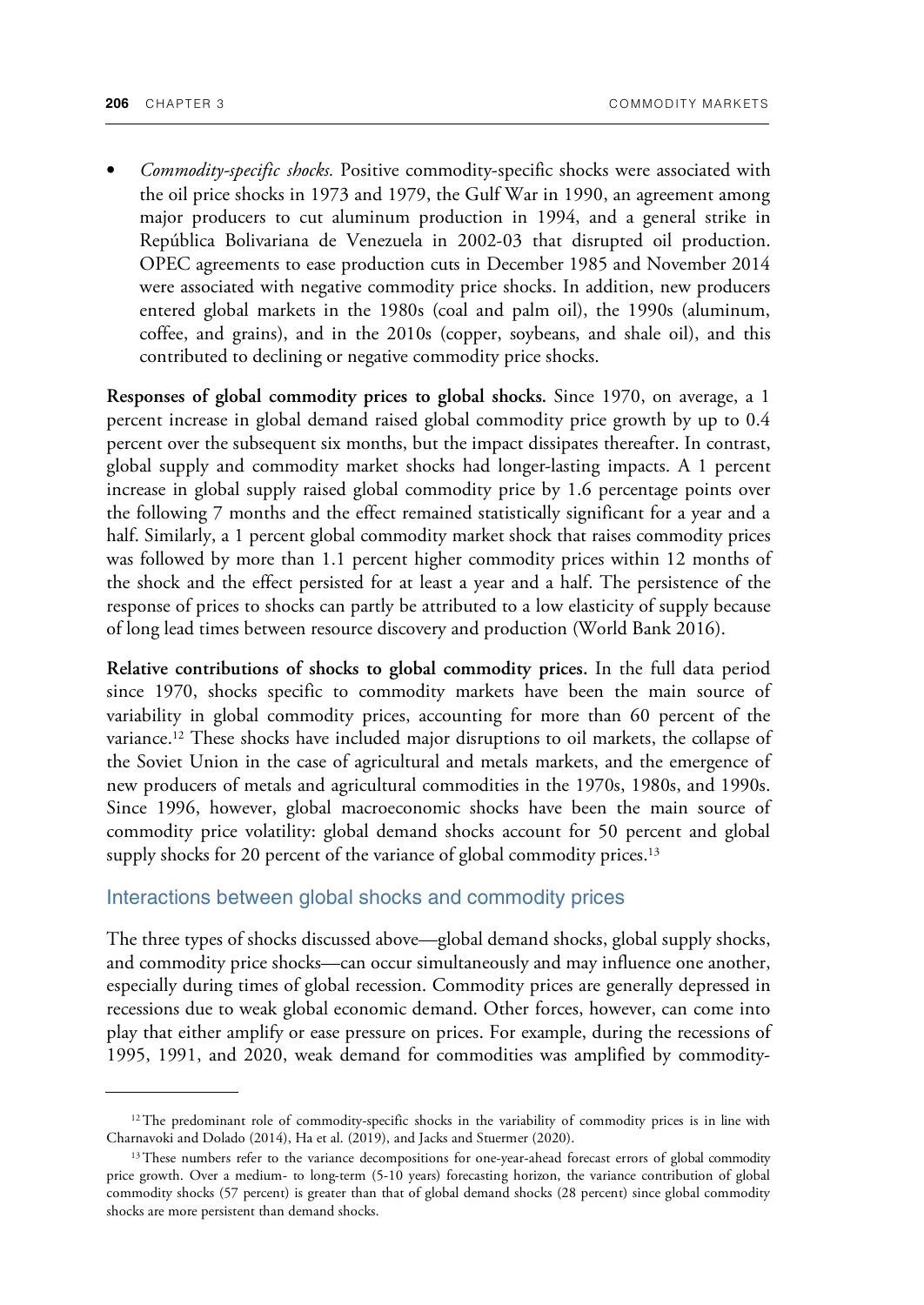specific supply pressures. In contrast, in 1975 weak demand for commodities was offset by supply disruptions resulting from large-scale trade embargoes, and in 2020 weak demand was worsened by supply chain disruptions (Mahajan and Tomar 2020). During recoveries, commodity price increases are typically driven by an unwinding of global supply shocks or commodity-specific shocks and, since 2000, by rebounds in global demand. Positive global supply shocks can also depress global commodity prices during non-recession periods, such as in the 1970s and 1980s. The downward pressure on prices during these periods temporarily reversed between 2000 and 2008 when rapid global value chain integration and productivity growth lifted commodity prices.

### **Conclusion**

This chapter examined the characteristics and drivers of commodity price cycles. The results show that, on average across commodities, the transitory and permanent components account for roughly equal shares of commodity price variability. At a group level, however, agricultural prices are dominated by the permanent component, while the transitory component is more important for industrial commodities. Within the transitory component, the medium-term cycle component (frequency of 8-20 years) accounts for twice the variation of the traditional business cycle component (frequency of 2-8 years), particularly for industrial commodities, in turn highlighting the importance of the investment cycle for commodities.

The chapter also identified three medium-term cycles. While both the first and third medium-term cycles involved all commodities, the latter exhibited higher amplitude and was more synchronized than the first, thus rendering it the largest post-World War II commodity price cycle. The second cycle, which was most relevant to metal commodities, did not involve energy at all. In addition, the permanent component trended upward for most industrial commodities and downward for agriculture.

Considering the drivers of commodity price variability, global macroeconomic shocks have become the main source of fluctuations in commodity prices, accounting for more than two-thirds of the variance of global commodity price growth since the mid-1990s. Global demand shocks, such as recessions, have accounted for the majority of this. In contrast, commodity-specific shocks, such as those arising from adjustment to long-term trends in supply and demand, have accounted for just under a third of the variability in global commodity prices since the mid-1990s.

A number of policy implications stem from the analysis. Heterogeneity of shocks across commodities implies that policies should be tailored to the terms-of-trade faced by each country, rather than applying one-size-fits-all policies. Countries that depend on exports of highly cyclical commodities that experience frequent transitory shocks will need to be more proactive in using fiscal and monetary policy to smooth these shocks and support economic activity. In contrast, in countries that rely heavily on commodities that are subject to permanent shocks, structural policies may be needed to facilitate adjustments to new economic environments.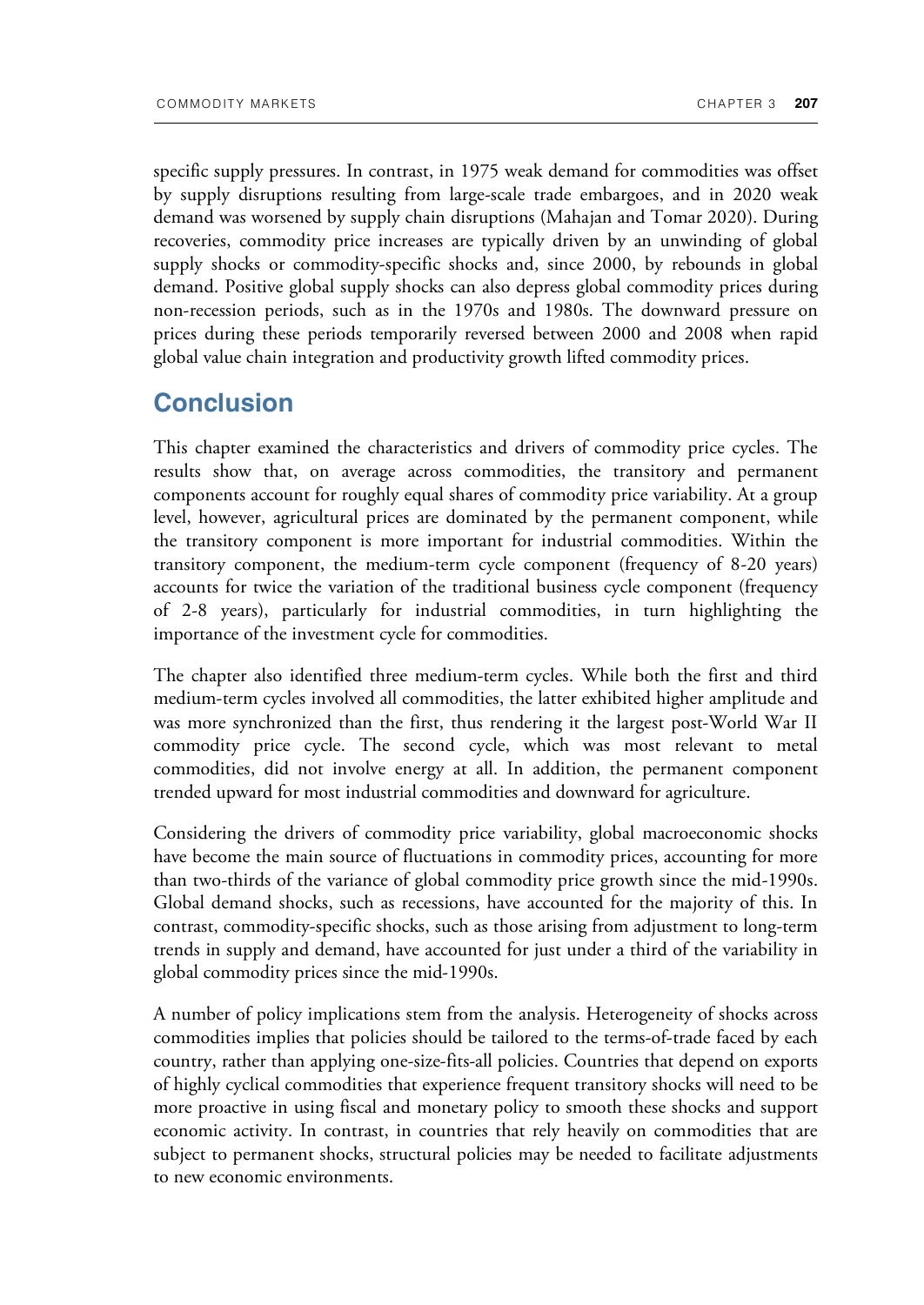### **ANNEX 3A Decomposing commodity prices into cycles and long-term trends**

Model and data description

The real price of the commodity at time  $t$ ,  $p_t$ , is expressed as the following sum:

$$
p_t \equiv PC_t + TC_t^{[8,20]} + TC_t^{[2,8]} + S_t
$$

*PC<sup>t</sup>* , which represents the permanent component, can be a linear trend, perhaps subjected to structural breaks. Alternatively, one could include non-linearities. *TC<sup>t</sup>* denotes the medium-term cycle with a periodicity of 8-20 years as proposed by Blanchard (1997) and popularized by Comin and Gertler (2006). *TC<sup>t</sup>* represents the business cycle with a periodicity of 2-8 years, following NBER's traditional definition (Burns and Mitchell 1946). Lastly,  $S_t$  captures fluctuations with periodicity of less than 2 years, which may reflect short-term movement in economic activity or other macroeconomic variables (such as exchange rates and interest rates), seasonality or weather patterns (in the case of agriculture), and ad hoc policy shocks. These fluctuations are typically studied within the context of VAR models (Baumeister and Hamilton 2019; Kilian and Murphy 2014) and GARCH models by utilizing highfrequency data, focusing mostly on volatility (Engle 1982). The decomposition is based on the frequency domain methodology developed by Corbae, Ouliaris, and Phillips (2002) and Corbae and Ouliaris (2006).

The price data were taken from the World Bank's *Pink Sheet* database. The sample covers 50 years: January 1970 through December 2019 (600 observations). The prices, which are reported in nominal U.S. dollar terms, were deflated with the U.S. CPI (taken from the St. Louis Federal Reserve Bank). Although the World Bank covers more than 70 commodity price series, this paper uses only 27 series. The selection was based on the following criteria:

- **Substitutability.** If two commodities are close substitutes only one was included. For example, because the edible oils are close substitutes, only soybean oil is used in the analysis.
- **Importance.** Commodities whose share in consumption declined throughout the sample (either because of changes in preferences or substitution from synthetic products) were not included in the sample. Notable exclusions include wool, hides and skins, sisal, and tobacco.
- **Price determination process.** Prices are determined by market-based mechanisms, such as on commodity exchanges or at auctions (in the case of tea). Notable exclusions are iron ore (its price used to be the outcome of a negotiation process among key players of the steel industry until 2005), bananas (its price reflects quotations from a few large trading companies), and sugar (policy interventions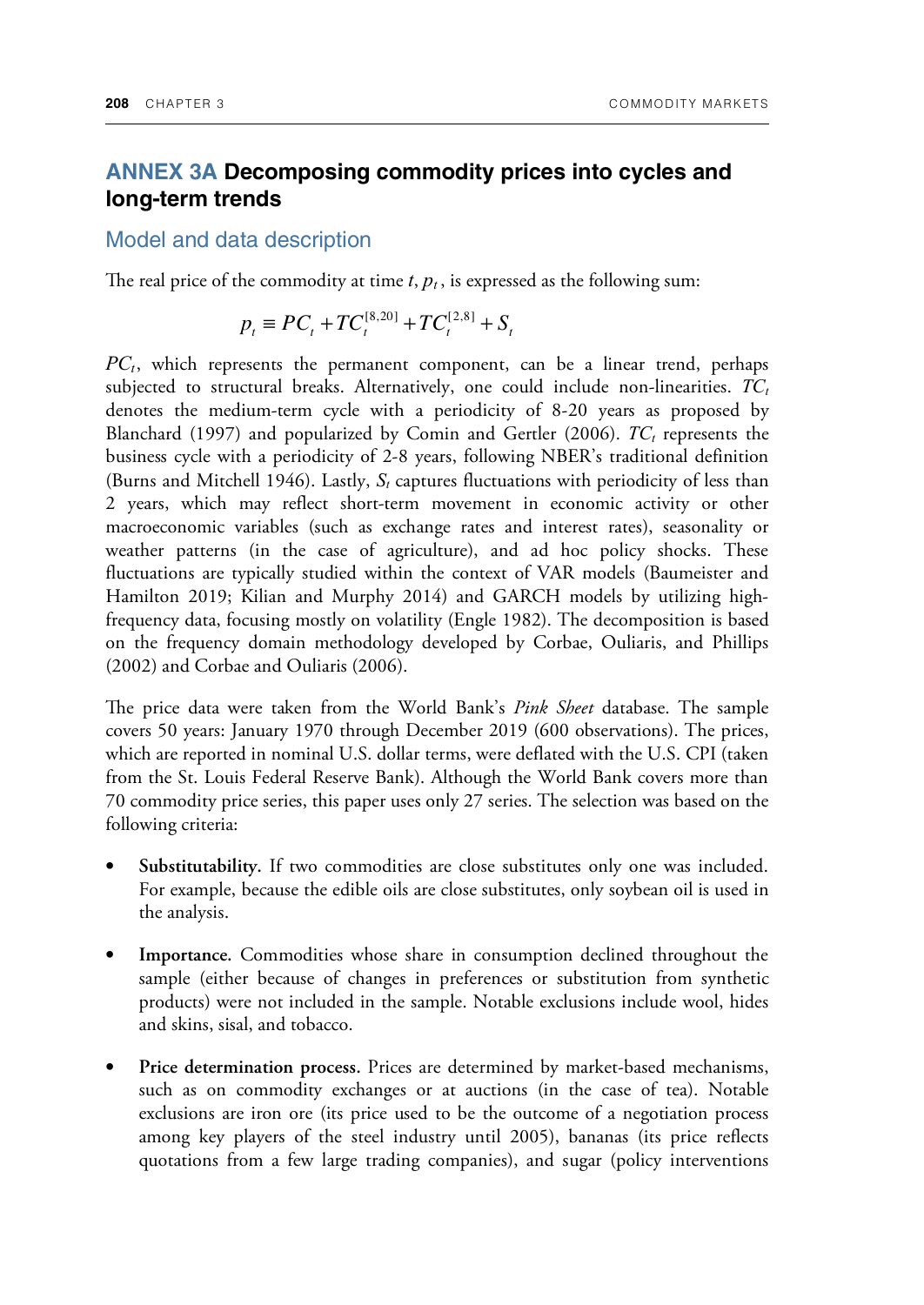reduce the significance of the world price indicator), groundnuts (thinly traded commodity), and tropical timber products (not traded on exchanges).

Following the decomposition analysis, prices were grouped into six broad categories, each of which contained at least three series: energy (coal, crude oil, and natural gas); base metals (aluminum, copper, lead, nickel, tin, and zinc); precious metals (gold, platinum, and silver); fertilizers (phosphate rock, potassium chlorate, TSP, and urea); annual agriculture (cotton, maize, rice, soybean meal, soybean oil, and wheat); and perennial agriculture (cocoa, coffee Arabica, coffee Robusta, natural rubber, and tea).

Decomposition results are reported in table 3A.1. The numbers in the square brackets of the first column represent weights and add to 100 for each commodity group, subject to rounding. The shares of each component add to 100, subject to rounding. For example, coal's shares are:  $0.36 + 0.42 + 0.18 + 0.04 = 1$ . The penultimate column reports the parameter estimate from the regression of  $PC_t$  on a time trend while the last column reports the Root Mean Square Error (RMSE)—a proxy for nonlinearity.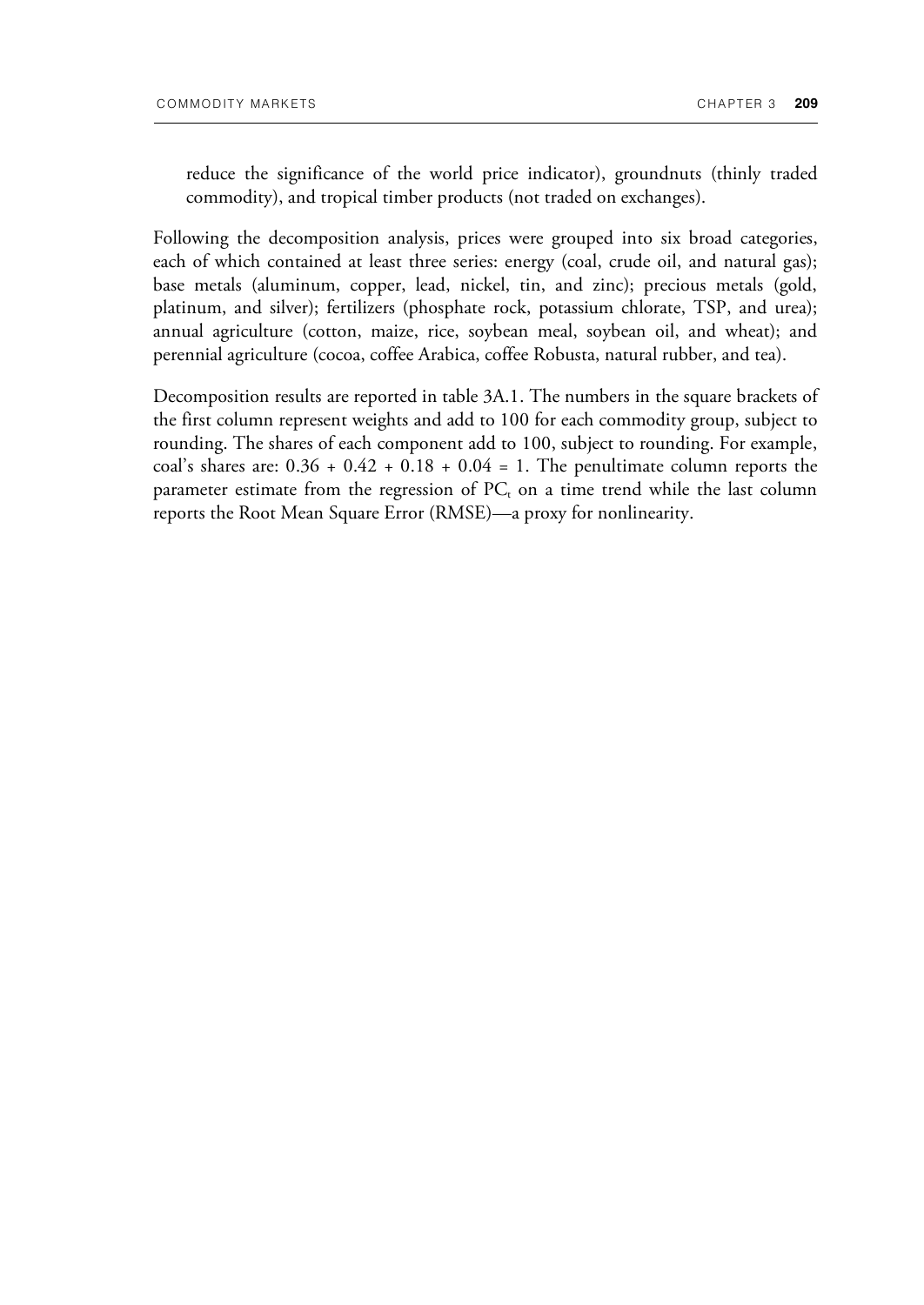|                           | Share of variance explained by |      |            |                         | <b>Number of</b><br>cycles |         | <b>Trend</b> |             |
|---------------------------|--------------------------------|------|------------|-------------------------|----------------------------|---------|--------------|-------------|
|                           | PC <sub>t</sub>                |      | $TC1[2-8]$ | $\mathbf{S}_\mathrm{t}$ | $TC18-20$                  | $[2-8]$ | β            | <b>RMSE</b> |
| <b>Energy</b>             |                                |      |            |                         |                            |         |              |             |
| Coal $[4.6]$              | 0.36                           | 0.42 | 0.18       | 0.04                    | 3                          | 11      | 0.43         | 5.31        |
| Crude oil [84.6]          | 0.31                           | 0.54 | 0.11       | 0.04                    | 2                          | 12      | 1.02         | 7.65        |
| Natural gas [10.8]        | 0.19                           | 0.68 | 0.10       | 0.03                    | $\overline{c}$             | 11      | 0.57         | 2.50        |
| Average                   | 0.29                           | 0.55 | 0.13       | 0.04                    | 2                          | 11      | 0.95         | 6.99        |
| <b>Base metals</b>        |                                |      |            |                         |                            |         |              |             |
| Aluminum [32.9]           | 0.57                           | 0.20 | 0.20       | 0.03                    | 4                          | 10      | $-0.14$      | 0.64        |
| Copper [47.4]             | 0.47                           | 0.30 | 0.19       | 0.04                    | 3                          | 9       | $-0.80$      | 3.31        |
| Lead [2.2]                | 0.57                           | 0.25 | 0.16       | 0.02                    | 3                          | 8       | $-0.54$      | 4.75        |
| <b>Nickel [9.9]</b>       | 0.18                           | 0.44 | 0.34       | 0.04                    | 3                          | 11      | $-0.78$      | 1.63        |
| Tin $[2.6]$               | 0.74                           | 0.19 | 0.06       | 0.01                    | 3                          | 12      | 0.05         | 4.38        |
| Zinc[5.0]                 | 0.25                           | 0.22 | 0.46       | 0.07                    | 3                          | $\bf 8$ | $-0.09$      | 2.08        |
| Average                   | 0.46                           | 0.27 | 0.24       | 0.04                    | 3                          | 10      | $-0.52$      | 2.46        |
| <b>Precious metals</b>    |                                |      |            |                         |                            |         |              |             |
| Gold [77.8]               | 0.62                           | 0.27 | 0.10       | 0.01                    | 3                          | 8       | 1.28         | 5.38        |
| Platinum [18.9]           | 0.22                           | 0.48 | 0.23       | 0.06                    | 3                          | 11      | $-0.22$      | 1.85        |
| Silver [3.3]              | 0.47                           | 0.36 | 0.13       | 0.03                    | 3                          | 11      | 0.27         | 13.47       |
| Average                   | 0.44                           | 0.37 | 0.15       | 0.03                    | 3                          | 10      | 0.96         | 4.98        |
| <b>Fertilizers</b>        |                                |      |            |                         |                            |         |              |             |
| Phosphate [16.9]          | 0.37                           | 0.30 | 0.25       | 0.07                    | 3                          | 9       | $-0.40$      | 6.48        |
| Potassium [20.1]          | 0.36                           | 0.45 | 0.16       | 0.03                    | 3                          | 10      | $-0.46$      | 3.43        |
| TSP [21.7]                | 0.36                           | 0.24 | 0.34       | 0.06                    | 4                          | 9       | $-0.52$      | 3.91        |
| Urea [41.3]               | 0.24                           | 0.42 | 0.22       | 0.12                    | 3                          | 12      | $-0.02$      | 4.44        |
| Average                   | 0.33                           | 0.35 | 0.24       | 0.07                    | 3                          | 10      | $-0.28$      | 4.47        |
| <b>Annual agriculture</b> |                                |      |            |                         |                            |         |              |             |
| Cotton [8.5]              | 0.80                           | 0.07 | 0.11       | 0.02                    | 3                          | 13      | $-0.07$      | 9.00        |
| Maize [20.5]              | 0.70                           | 0.16 | 0.11       | 0.03                    | 3                          | 10      | $-0.50$      | 3.55        |
| Rice [15.2]               | 0.63                           | 0.19 | 0.14       | 0.04                    | 3                          | 9       | $-0.43$      | 3.29        |
| Soybean meal [29.0]       | 0.69                           | 0.10 | 0.17       | 0.04                    | 3                          | 10      | $-0.48$      | 3.48        |
| Soybean oil [14.3]        | 0.66                           | 0.16 | 0.15       | 0.03                    | 3                          | 11      | $-0.72$      | 3.15        |
| Wheat [12.5]              | 0.62                           | 0.18 | 0.15       | 0.05                    | 3                          | 9       | $-0.42$      | 2.60        |
| <b>Average</b>            | 0.68                           | 0.14 | 0.14       | 0.04                    | 3                          | 10      | $-0.47$      | 3.78        |
| Perennial agriculture     |                                |      |            |                         |                            |         |              |             |
| Cocoa [25.6]              | 0.67                           | 0.22 | 0.10       | 0.01                    | 3                          | 11      | 0.03         | 15.41       |
| Coffee Arabica [15.7]     | 0.61                           | 0.24 | 0.12       | 0.04                    | 3                          | 14      | 0.22         | 10.38       |
| Coffee Robusta [15.7]     | 0.75                           | 0.17 | 0.06       | 0.02                    | 3                          | 13      | 0.42         | 15.86       |
| Natural Rubber [30.6]     | 0.31                           | 0.43 | 0.23       | 0.03                    | 3                          | 10      | $-0.36$      | 17.39       |
| Tea [12.4]                | 0.78                           | 0.07 | 0.12       | 0.03                    | 3                          | 13      | $-0.17$      | 9.47        |
| Average                   | 0.62                           | 0.23 | 0.13       | 0.03                    | 3                          | 12      | $-0.03$      | 14.56       |
|                           |                                |      | 0.17       |                         |                            | 11      |              |             |
| All average               | 0.47                           | 0.32 |            | 0.04                    | 3                          |         | 0.10         | 6.21        |

#### **TABLE 3A.1 Real commodity price decomposition**

*Source*: World Bank.

*Note*: Description of terms appear in the text. Numbers in square brackets indicate weight of the commodity used in constructing weighted indexes.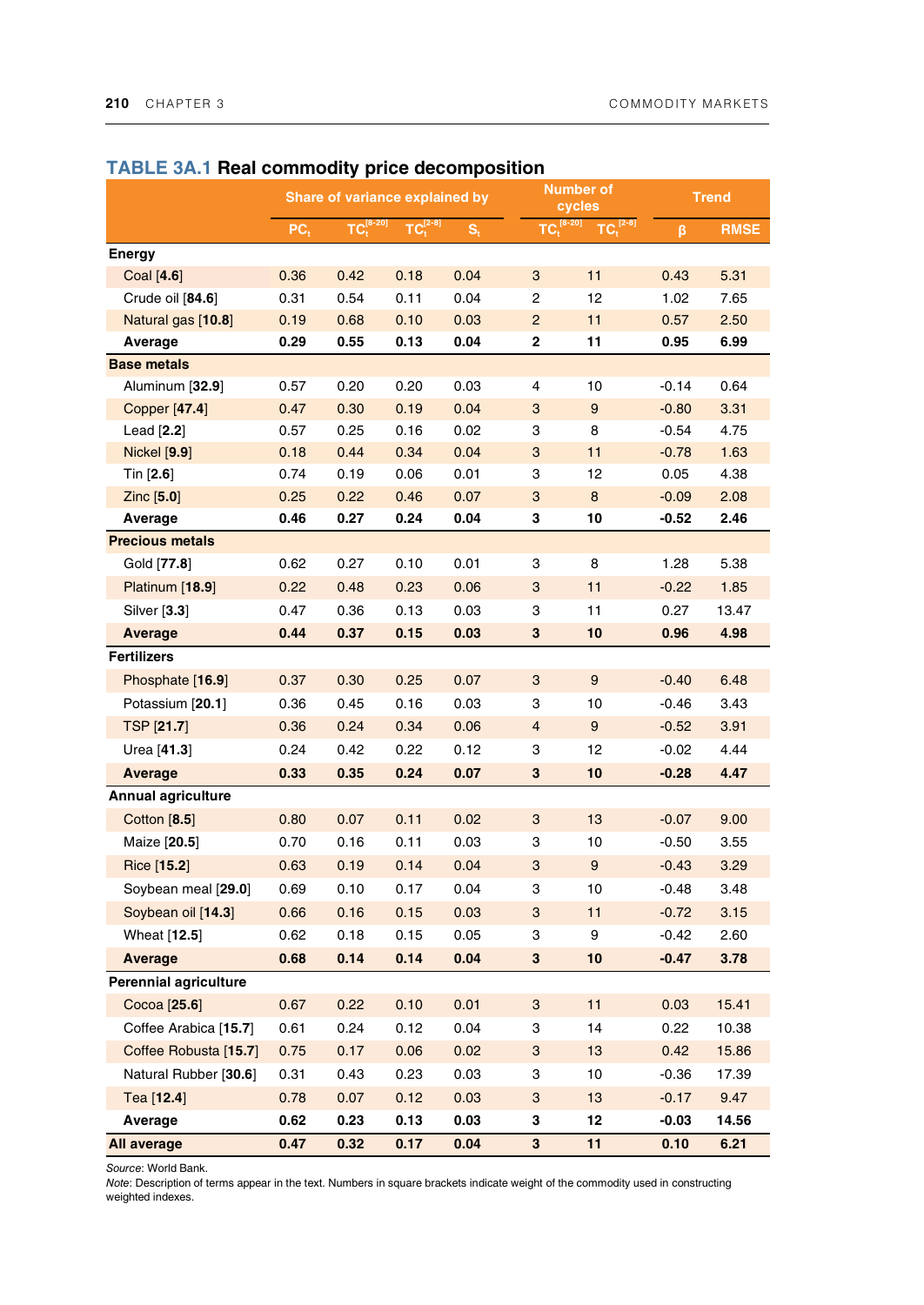### **ANNEX 3B Methodology: Factor-augmented vector autoregression**

After estimating a common global factor that affects all commodity prices using a dynamic factor model (World Bank 2022), the drivers underlying the dynamics of the common factor,  $f_t$ , are identified using a factor-augmented vector autoregressive (FAVAR) model. The model comprises, in addition to the common factor, a monthly index of world industrial production,  $q_t$ , developed by Baumeister and Hamilton (2019), and a measure of global inflation,  $\pi$ , proxied by a median inflation rate constructed from the seasonally adjusted consumer price indexes of 143 countries developed by Ha et al. (2019). The data covers the period from January 1970 to September 2021.

The following general form of a structural FAVAR model is employed:

$$
B_0 y_t = \sum_{i=1}^p B_i y_{t-i} + w_t \tag{A3.2.1}
$$

where  $y_t$  is the  $K \times 1$  vector that contains the endogenous model variables,  $w_t$  is the  $K \times 1$  vector of mutually uncorrelated structural shocks,  $B_0$  is the structural impact multiplier matrix that describes the contemporaneous relationships among the model variables,  $B_i$  is the matrix of coefficients, and  $p = 3$  is the lag length. The reduced form errors can be written as  $u_t = B_0^{-1} w_t$ , where  $u_t = B_0^{-1} w_t$ 

$$
u_t = y_t - \sum_{i=1}^p A_i y_{t-i}
$$
 (A3.2.2)

 $A_i = B_0^{-1} B_i$  and  $E(u_i u_i') = \sum_u$  is  $K \times K$  reduced form variance-covariance matrix. Thus, given the structural impact multiplier matrix,  $B_0$ , the reduced-form innovations can be represented as weighted averages of the mutually uncorrelated structural shocks,  $w_t$ . However, since the model is under identified, further identifying restrictions are required to estimate *B0* .

The analysis identifies three shocks: a global demand shock, a global supply shock, and a commodity-specific shock as underlying drivers of the common global factor of commodity prices. The identification scheme is based on sign restrictions applied to the matrix *B<sup>0</sup>* . Specifically, the following sign restrictions are used

$$
u_{t} = \begin{bmatrix} + & + & - \\ + & + & \cdots \\ + & + & \cdots \\ + & + & + \end{bmatrix} \begin{pmatrix} u_{t}^{Global\ Demand} \\ u_{t}^{Global\ Supply} \\ u_{t}^{Commodity-specific} \end{pmatrix} = B_{0}^{-1} w_{t}
$$

where signs are imposed on the elements of the inverse of the structural impact multiplier matrix,  $\mathbf{B}_0^{-1}$ , and all shocks are normalized to increase the commodity price factor.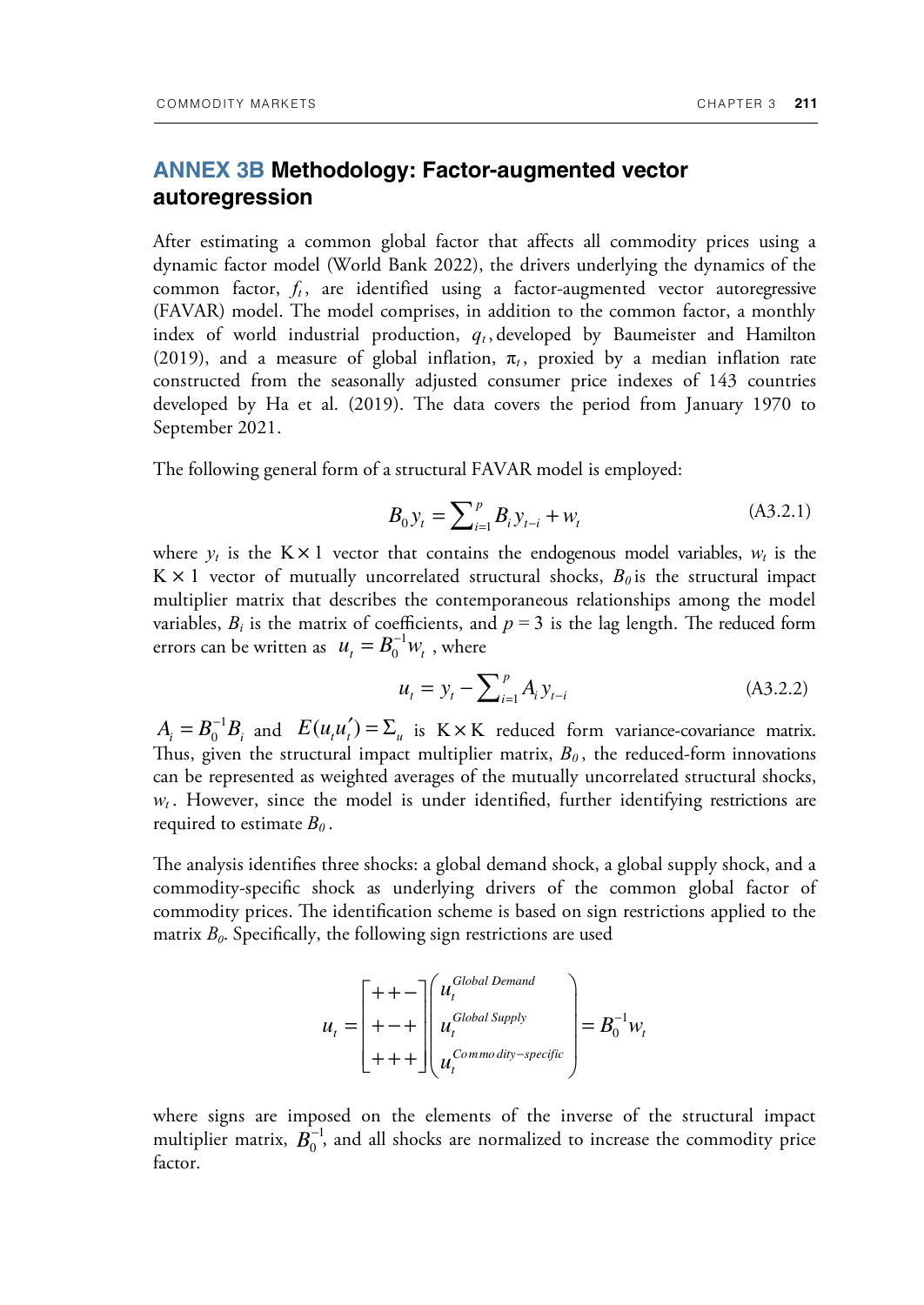The impact sign restrictions on  $B_0$  are in line with theoretical predictions and other empirical studies.14 For example, positive global demand shocks are characterized by positive comovement in the global industrial production index, global inflation, and the common commodity price factor. A positive global supply shock, on the other hand, increases global output, decreases global inflation, and increases commodity prices. A positive commodity-specific shock decreases output, increases global inflation, and increases commodity prices. Commodity-specific shocks are designed to account for innovations to commodity prices that are orthogonal to global demand and global supply shocks, such as unexpected shifts in speculative or precautionary demand for commodities (see Charnavoki and Dolado 2014; and Kilian and Murphy 2014).

### **References**

Adonizio, W., N. Kook, and S. Royales. 2012. "Impact of the Drought on Corn Exports: Paying the Price." *Beyond the Numbers* 1 (17).

Akiyama, T., and P. Varangis. 1990. "The Impact of the International Coffee Agreement on Producing Countries." *The World Bank Economic Review* 4 (2): 157-173.

Aksoy, M. A., and J. Beghin. 2004. *Global Agricultural Trade and Developing Countries.* Washington, DC: World Bank.

Aldasoro, I., S. Avdjiev, C. Borio, and P. Disyatat. 2020. "Global and Domestic Financial Cycles: Variations on a Theme." BIS Working Paper 864, Bank of International Settlements, Basel, Switzerland.

Alquist, R., S. Bhattarai, and O. Coibion. 2020. "Commodity-price Comovement and Global Economic Activity." *Journal of Monetary Economics* 112 (June): 41-56.

Baffes, J. 2007. "Oil Spills on other Commodities." *Resources Policy* 32 (3): 126-134.

Baffes, J., and X. Etienne. 2016. "Analyzing Food Price Trends in the Context of Engel's Law and the Prebisch-Singer Hypothesis." Oxford Economics Papers 68 (3): 688-713.

Baffes, J., and A. Kabundi. 2021. "Commodity Price Shocks: Order within Chaos?" Policy Research Working Paper 9792, World Bank, Washington, DC.

Baffes, J., A. Kabundi, and P. Nagle. 2022. "The Role of Income and Substitution in Commodity Demand." *Oxford Economic Papers* 74(2): 498-522.

Baffes, J., M. A. Kose, F. Ohnsorge, and M. Stocker. 2015. "The Great Plunge in Oil Prices: Causes, Consequences, and Policy Responses." Policy Research Note 01, World Bank, Washington, DC.

<sup>&</sup>lt;sup>14</sup> Charnavoki and Dolado (2014) identify global demand, global supply, and commodity market shocks to examine their effects on macroeconomic aggregates for a small commodity-exporting economy. Ha, Kose, and Ohnsorge (2019) employ a similar identification scheme to investigate the drivers of global inflation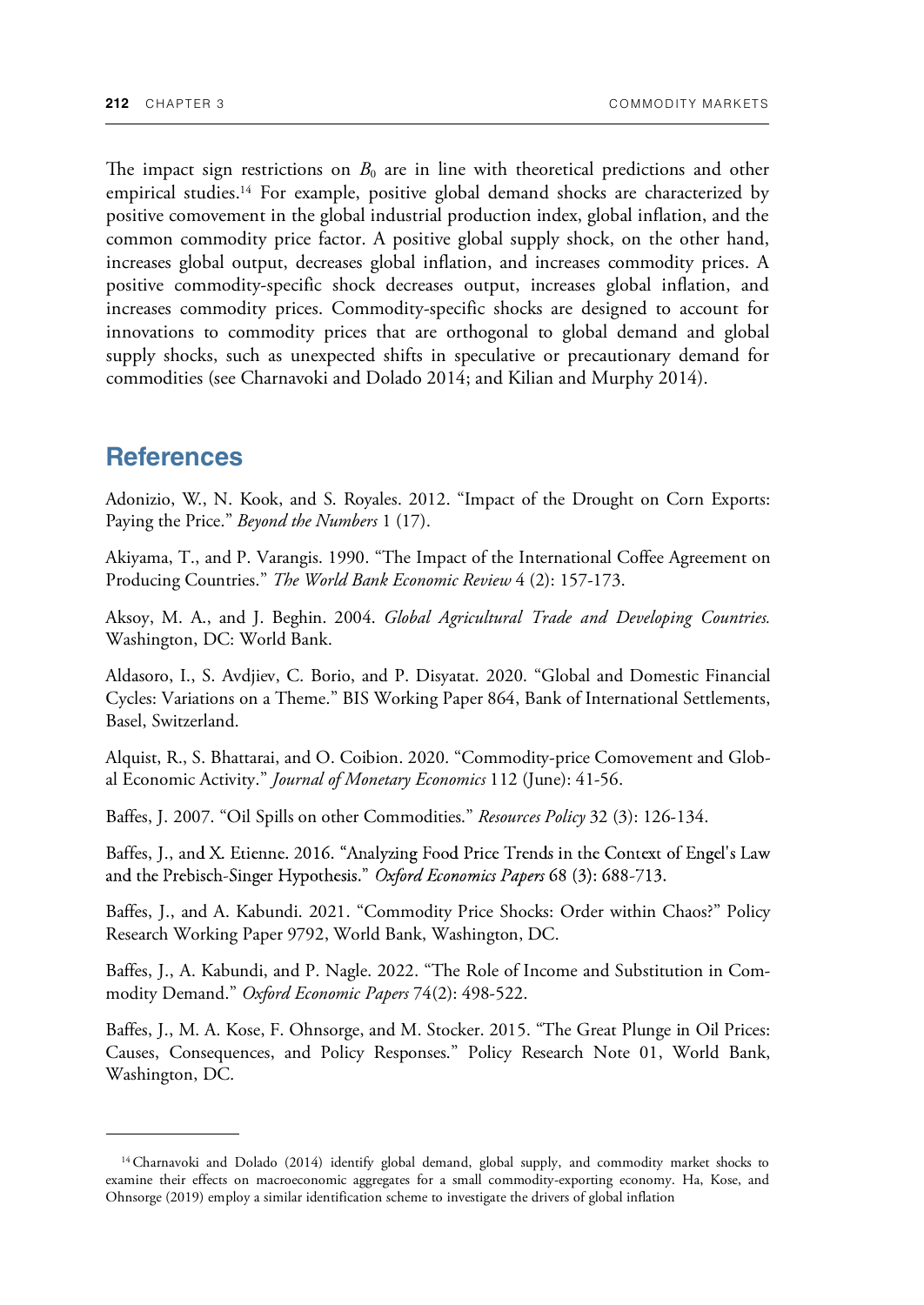Baumeister, C., and J. D. Hamilton. 2019. "Structural Interpretation of Vector Autoregressions with Incomplete Identification: Revisiting the Role of Oil Supply and Demand Shocks." *American Economic Review* 109 (5): 1873-1910.

Bernanke, B. 2016. "The Relationship Between Stocks and Oil Prices." *Brookings* (blog), February 19. https://www.brookings.edu/blog/benbernanke/2016/02/19/the-relationshipbetween-stocks-and-oil-prices/.

Bjork, G. C. 1999. *The Way it Worked and Why It Won't: Structural Change and the Slowdown of U.S. Economic Growth*. Westport, CT: Praeger Publishers.

Blanchard, O. 1997. "The Medium Run." *Brookings Papers on Economic Activity* 2 (1997): 89-158.

Borensztein, E., and C. Reinhart. 1994. "The Macroeconomic Determinants of Commodity Prices." *IMF Staff Papers* 41 (2): 236-261.

Burns, A. F., and W. C. Mitchell. 1946. *Measuring Business Cycles*. New York: National Bureau of Economic Research.

Byrne, J., G. Fazio, and N. Fiess. 2013. "Primary Commodity Prices: Co-movements, Common Factors and Fundamentals." *Journal of Development Economics* 101 (C): 16-26.

Byrne, J., R. Sakemoto, and B. Xu. 2020. "Commodity Price Co-movement: Heterogeneity and the Time Varying Impact of Fundamentals." *European Review of Agricultural Economics* 47 (2): 499-528.

Cao, D., and J-P. L'Huillier. 2018. "Technological Revolutions and the Three Great Slumps: A Medium-run Analysis." *Journal of Monetary Economics* 96 (June): 93-108.

Cashin, P., C. J. McDermott, and A. Scott. 2002. "Booms and Slumps in World Commodity Prices." *Journal of Development Economics* 69 (1): 277-296.

CBO (Congressional Budget Office). 1981. "The Productivity Slowdown: Causes and Policy Responses." Staff Memorandum, Congressional Budget Office, Congress of the United States, Washington, DC.

Charnavoki, V., and J. Dolado. 2014. "The Effects of Global Shocks on Small Commodity-Exporting Economies: Lessons from Canada." *American Economic Journal: Macroeconomics*  (2): 207-37.

Chiaie, S. D., L. Ferrara, and D. Giannone. 2017. "Common Factors of Commodity Prices." Working Papers 645, Banque de France, Paris.

Comin, D., and M. Gertler, 2006. "Medium-term Business Cycles." *American Economic Review* 96 (3): 523–551.

Corbae, D., and S. Ouliaris. 2006. "Extracting Cycles from Nonstationary Data." In *Econometric Theory and Practice: Frontiers of Analysis and Applied Research,* edited by D. Corbae, S. Durlauf, and B. Hansen. New York: Cambridge University Press.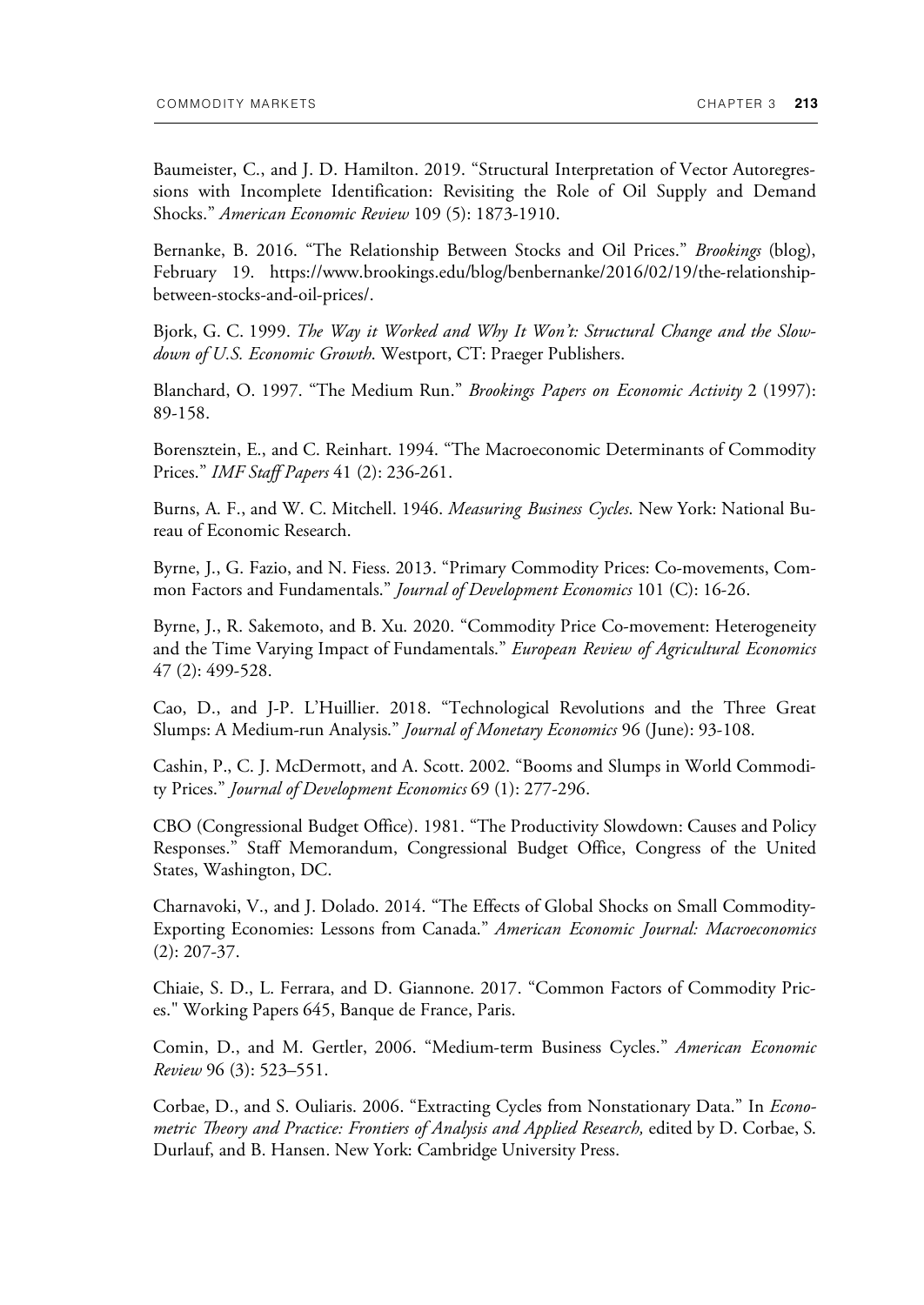Corbae, D., S. Ouliaris, and P. C. B. Phillips. 2002. "Band and Spectral Regression with Trending Data." *Econometrica* 70 (3): 1067–1109.

Cuddington, J. T., and D. Jerrett. 2008. "Super Cycles in Real Metal Prices?" *IMF Staff Papers* 55 (4): 541-565.

Davutyan, N., and M. C. Roberts. 1994. "Cyclicality in Metal Prices." *Resources Policy* 20  $(1): 49-57.$ 

Dieppe, A., ed. 2020. *Global Productivity: Trends, Drivers, and Policies*. Washington, DC: World Bank.

Dieppe, A., N. Francis, and G. Kindberg-Hanlon. 2020. "Productivity: Technology, demand, and employment trade-offs." In *Global Productivity: Trends, Drivers, and Policies*, edited by A. Dieppe, 361—400. Washington, DC: World Bank.

Eickmeier, S., and M. Kühnlenz. 2018. "China's Role in Global Inflation Dynamics." *Macroeconomic Dynamics* 22 (2): 225-254.

EIA (Energy Information Administration). 2020. *Monthly Energy Review*. April. Washington, DC: U.S. Energy Information Administration.

Engle, R. F. 1982. "Autoregressive Conditional Heteroscedasticity with Estimates of Variance of United Kingdom Inflation." *Econometrica* 50 (4): 987–1008.

Erten, B., and J. A. Ocampo. 2013. "Super Cycles of Commodity Prices since the Midnineteenth Century." *World Development* 44 (C): 14-30.

Fattouh, B. 2007. "OPEC Pricing Power: The Need for a New Perspective." Oxford Institute for Energy Studies WPM 31, Oxford, U.K.

Fernández, A., S. Schmitt-Grohé, and M. Uribe. 2020. "Does the Commodity Super Cycle Matter?" NBER Working Paper 27589, National Bureau of Economic Research, Cambridge, MA.

Fry, R., and A. Pagan. 2011. "Sign Restrictions in Structural Vector Autoregressions: A Critical Review." *Journal of Economic Literature* 49 (4): 938-960.

Ha, J., M. A. Kose, and F. Ohnsorge, eds. 2019. *Inflation in Emerging and Developing Economies: Evolution, Drivers, and Policies*. Washington, DC: World Bank.

Ha, J., M. A. Kose, and F. Ohnsorge. 2021. "One-Stop Source: A Global Database of Inflation." Policy Research Working Paper 9737, World Bank, Washington, DC.

Ha, J., M. A. Kose, F. Ohnsorge, and H. Yilmazkuday. 2019. "Sources of Inflation: Global and Domestic Drivers," In *Inflation in Emerging and Developing Economies: Evolution, Drivers, and Policies,* edited by J. Ha, M. A. Kose, and F. Ohnsorge, 143-199. Washington, DC: World Bank.

Hamilton, J. D. 2009. "Understanding Crude Oil Prices." *The Energy Journal* 30 (2): 179- 206.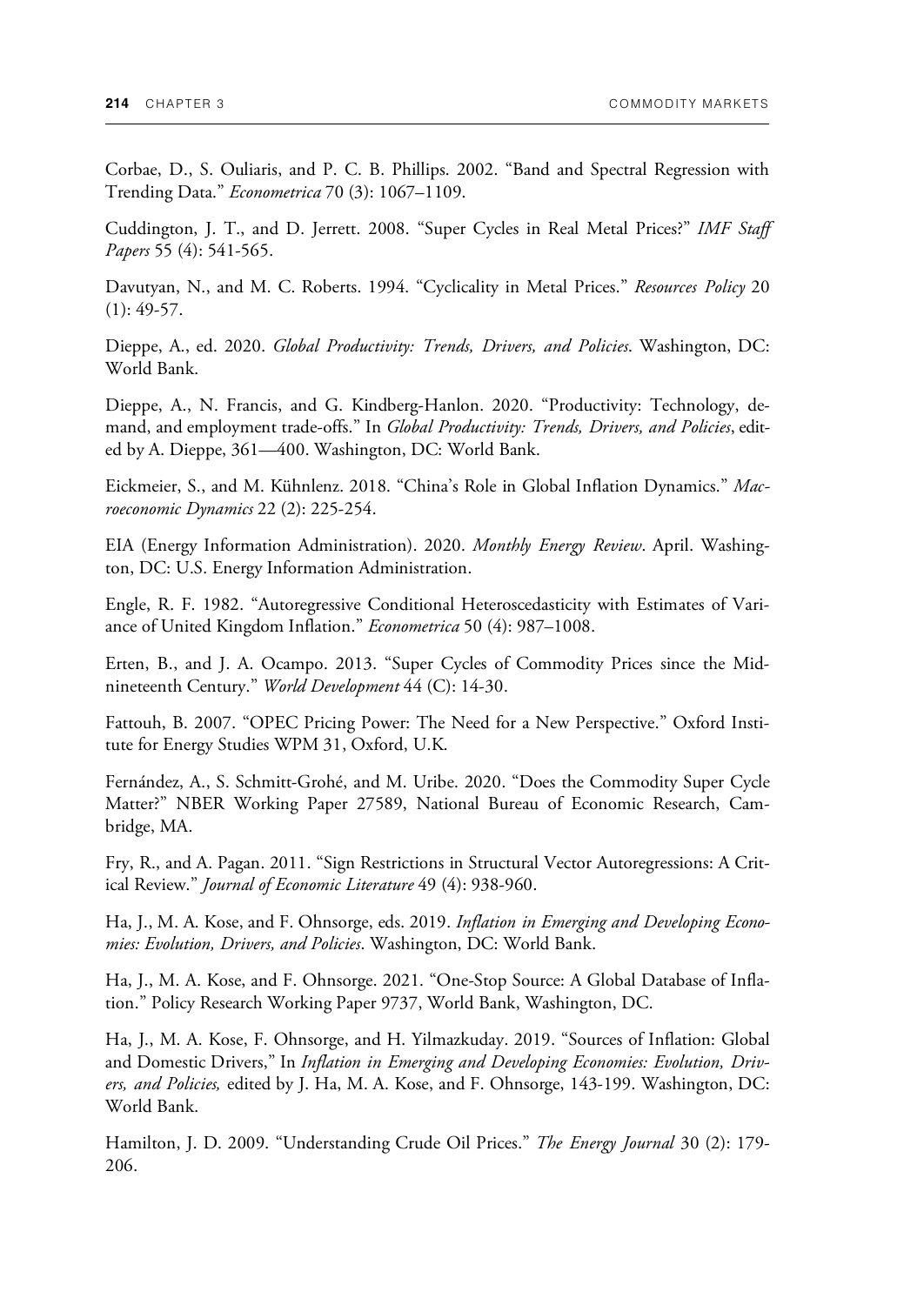Hamilton, J. 2015. "What's Driving the Price of Oil Down?" *Econbrowser; Analysis of Current Economic Conditions and Policy* (blog), January 25. https://econbrowser.com/ archives/2015/01/whats-driving-the-price-of-oil-down-2.

Harding, D., and A. Pagan. 2002. "Dissecting the Cycle: A Methodological Investigation." *Journal of Monetary Economics* 49 (2): 365-381.

Jacks, D. S. 2019. "From Boom to Bust: A Typology of Real Commodity Prices in the Long Term." *Cliometrica* 13: 201-220.

Jacks, D. S., and M. Stuermer. 2020. "What Drives Commodity Price Boom and Busts?" *Energy Economics* 85 (January): 104035.

Kabundi, A., and F. Ohnsorge. 2020. "Implications of Cheap Oil for Emerging Markets." Policy Research Working Paper 9403, World Bank, Washington, DC.

Kabundi, A., and H. Zahid. Forthcoming. "Commodity Price Cycles: Commonalities, Heterogeneities, and Drivers." World Bank, Washington, DC.

Kaufmann, R. K., S. Dees, P. Karadeloglou, and M. Sanchez. 2004. "Does OPEC Matter? An Econometric Analysis of Oil Prices." *The Energy Journal* 25 (4): 67-90.

Kilian, L., and D. P. Murphy. 2014. "The Role of Inventories and Speculative Trading in the Global Market for Crude Oil." *Journal of Applied Econometrics* 29 (3): 454-478.

Klümper, W., and M. Qaim. 2014. "A Meta-Analysis of the Impacts of Genetically Modified Crops." Plos One. https://doi.org/10.1371/journal.pone.0111629.

Kose, M. A, C. Otrok, and C. H. Whiteman. 2003. "International Business Cycles: World, Region, and Country-Specific Factors." *American Economic Review* 93 (4): 1216-1239.

Kose, M. A., N. Sugawara, and M. E. Terrones. 2020. "Global Recessions." Policy Research Working Paper 9172, World Bank, Washington, DC.

Kotwal, A., B. Ramaswami, and W. Wadhwa. 2011. "Economic Liberalization and Indian Economic Growth: What's the Evidence?" *Journal of Economic Literature* 49 (4): 1152-1199.

Labys, W. C., J. B. Lesourd, and D. Badillo. 1998. "The Existence of Metal Price Cycles." *Resources Policy* 24 (3): 147-155.

Le Pen, Y., and B. Sévi. 2018. "Futures Trading and the Excess Co-movement of Commodity Prices." *Review of Finance* 22 (1): 381-418.

Lombardi, M., C. Osbat, and B. Schnatz. 2010. "*Global Commodity Cycles and Linkages: A FAVAR Approach."* Working Paper 1170, European Central Bank, Frankfurt.

Mahajan, K., and S. Tomar. 2020. "COVID-19 and Supply Chain Disruption: Evidence from Food Market in India." *American Journal of Agriculture Economics* 103 (1): 35-52.

Marañon, M., and M. Kumral. 2019. "Dynamics Behind Cycles and Co-movements in Metal Prices: An Empirical Study Using Band-Pass Filters." *Natural Resources Research* 29 (3): 1487-1519.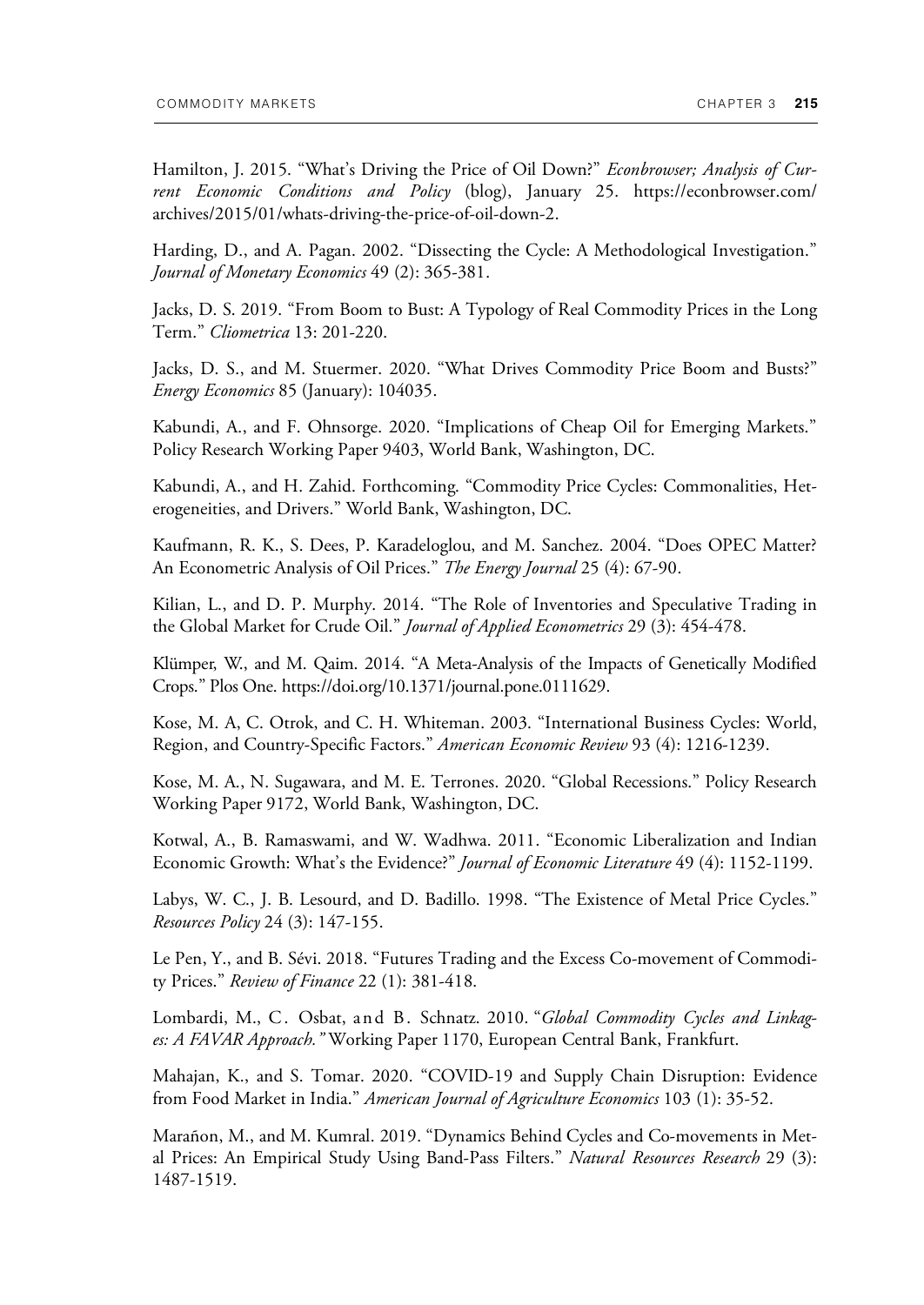McCalla, A. F. 1999. "Prospects for Food Security in the  $21<sup>st</sup>$  Century with Special Emphasis on Africa." *Agricultural Economics* 20: 95-103.

McGregor, N. F., D. S. Spinola, and B. Verspagen. 2018. "On the Development and Impact of Commodity Prices and Cycles." Inclusive and Sustainable Industrial Development Working Paper 8, Department of Policy, Research and Statistics, UNIDO, Vienna.

Ohashia, K., and T. Okimoto. 2016. "Increasing Trends in the Excess Comovement of Commodity Prices." *Journal of Commodity Markets* 1 (1): 48-64.

Ojeda-Joya, J. N., O. Jaulin-Mendes, and J. C. Bustos-Pelaez. 2019. "The Interdependence between Commodity Price and GDP Cycles: A Frequency-domain Approach." *Atlantic Economic Journal* 47 (3): 275-292.

Peersman, G. 2005. "What Caused the Early Millennium Slowdown? Evidence Based on Vector Autoregressions." *Journal of Applied Econometrics* 20 (2): 185-207.

Peersman, G., and R. Straub. 2006. "Putting the New Keynesian Model to a Test." IMF Working Paper 135, International Monetary Fund, Washington, DC.

Poncela, P., E. Senra, and L. P. Sierra. 2014. "Common Dynamics of Non-energy Commodity Prices and their Relation to Uncertainty." *Applied Economics* 46 (30): 3724-3735.

Radetzki, M. 2009. "Seven Thousand Years in the Service of Humanity: The History of Copper, the Red Metal." *Resources Policy* 34 (4): 176-184.

Roberts, M. C. 2009. "Duration and Characteristics of Metal Price Cycles." *Resources Policy* 34 (3): 87-102.

Rulli, M. C., D. Bellomi, A. Cazzoli, G. De Carolis, and P. D'Odorico. 2016. "The Water-Land-Food Nexus of First-generation Biofuels." *Scientific Reports* 6 (22521): 1-10.

Slade, M. 1982. "Trends in Natural-Resource Commodity Prices: An Analysis of the Price Domain." *Journal of Environmental Economics and Management* 9 (2): 122-137.

Topalova, P., and A. Khandelwal. 2011. "Trade Liberalization and Firm Productivity: The Case of India." *The Review of Economics and Statistics* 93 (3): 995-1009.

Tyner, W. E. 2008. "The U.S. Ethanol and Biofuels Boom: Its Origins, Current Status, and Future Prospects." *Bioscience* 58 (7): 646–653.

Vansteenkiste, I. 2009. "How Important Are Common Factors in Driving Non-fuel Commodity Prices? A Dynamic Factor Analysis." Working Paper 1072, European Central Bank, Frankfurt.

Wheeler, C. M., J. Baffes, A. Kabundi, G. Kindberg-Hanlon, P. S. Nagle, and F. Ohnsorge. 2020. "Adding Fuel to the Fire: Cheap Oil during the COVID-19 Pandemic." Policy Research Working Paper 9320, World Bank, Washington, DC.

World Bank. 2009. *Global Economic Prospects: Commodities at the Crossroads*. Washington, DC: World Bank.